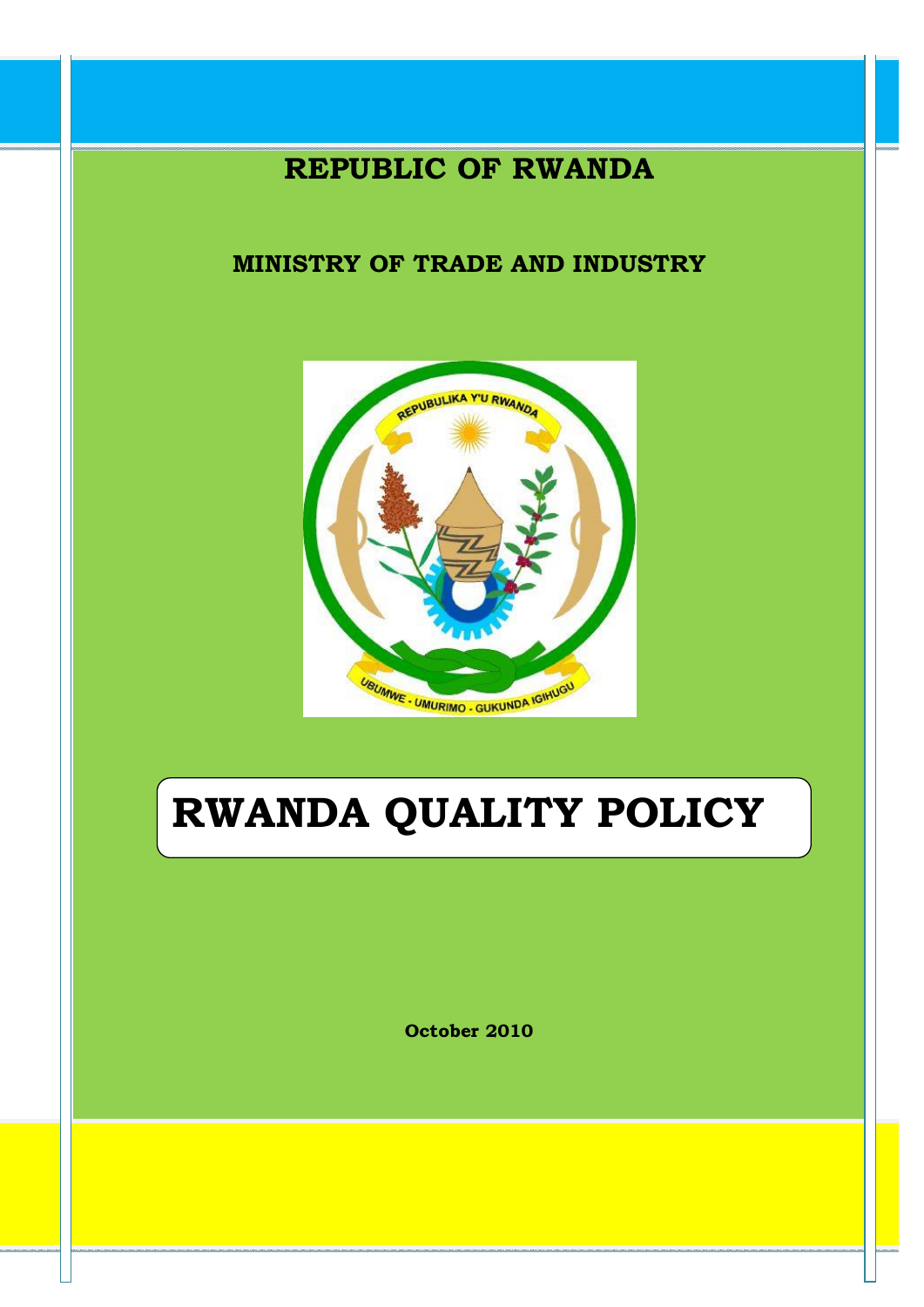| <b>CONTENT</b> |     | Pages |
|----------------|-----|-------|
|                |     |       |
|                |     |       |
| $\mathbf{1}$   |     |       |
| $\overline{2}$ |     |       |
| 3              |     |       |
| 3.1            |     |       |
|                | 3.2 |       |
|                | 3.3 |       |
| $\overline{4}$ |     |       |
| 4.1            |     |       |
| 4.2            |     |       |
| 4.3            |     |       |
| 4.4            |     |       |
| 4.5            |     |       |
| 4.6            |     |       |
| 5              |     |       |
| 5.1            |     |       |
| 5.2            |     |       |
|                | 5.3 |       |
|                | 5.4 |       |
|                | 5.5 |       |
| 5.6            |     |       |
|                | 5.7 |       |
| 6              |     |       |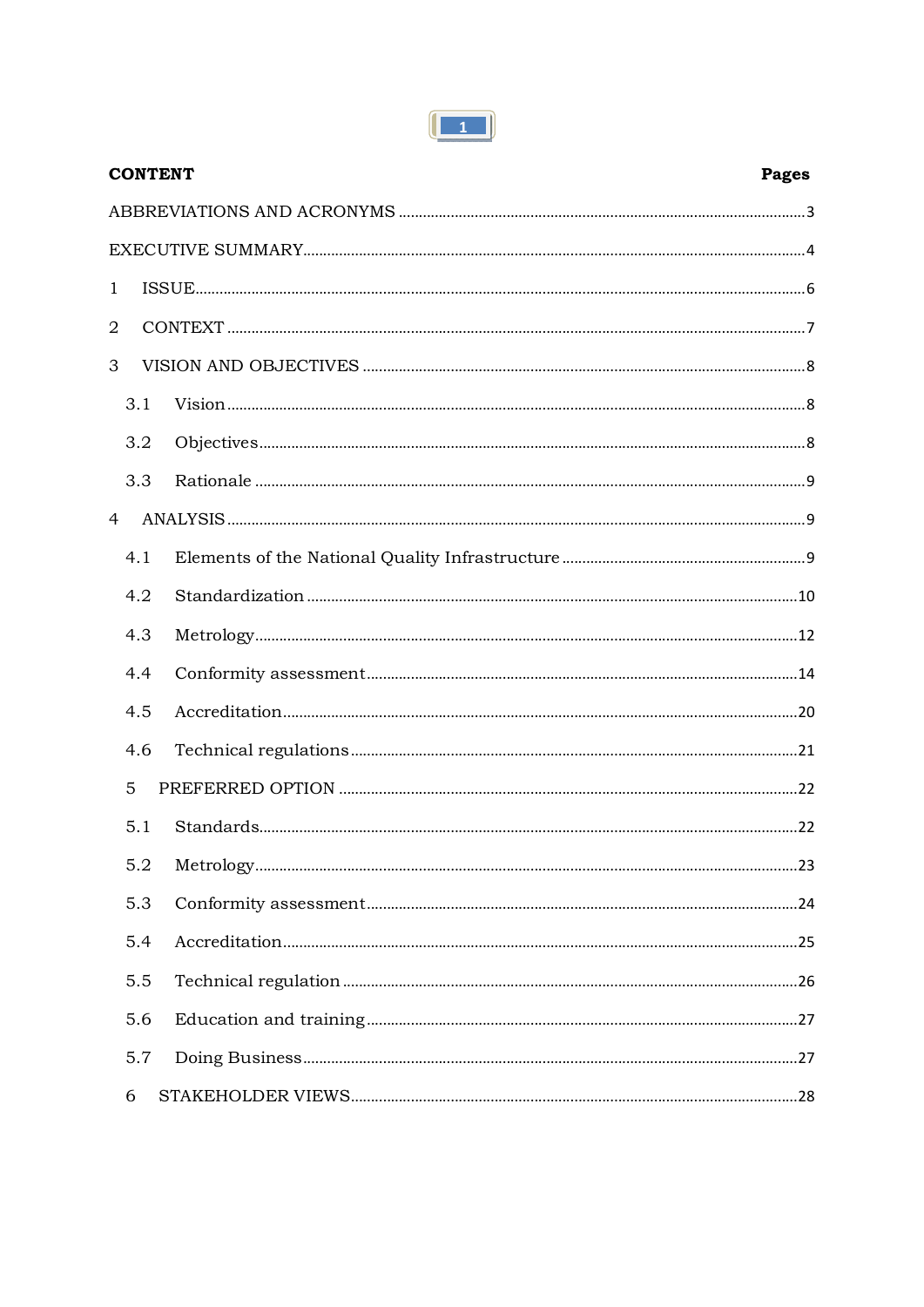

| ANNEX 1: ROLE OF KEY PLAYERS IN THE NATIONAL QUALITY INFRASTRUCTURE.30 |  |
|------------------------------------------------------------------------|--|
|                                                                        |  |
|                                                                        |  |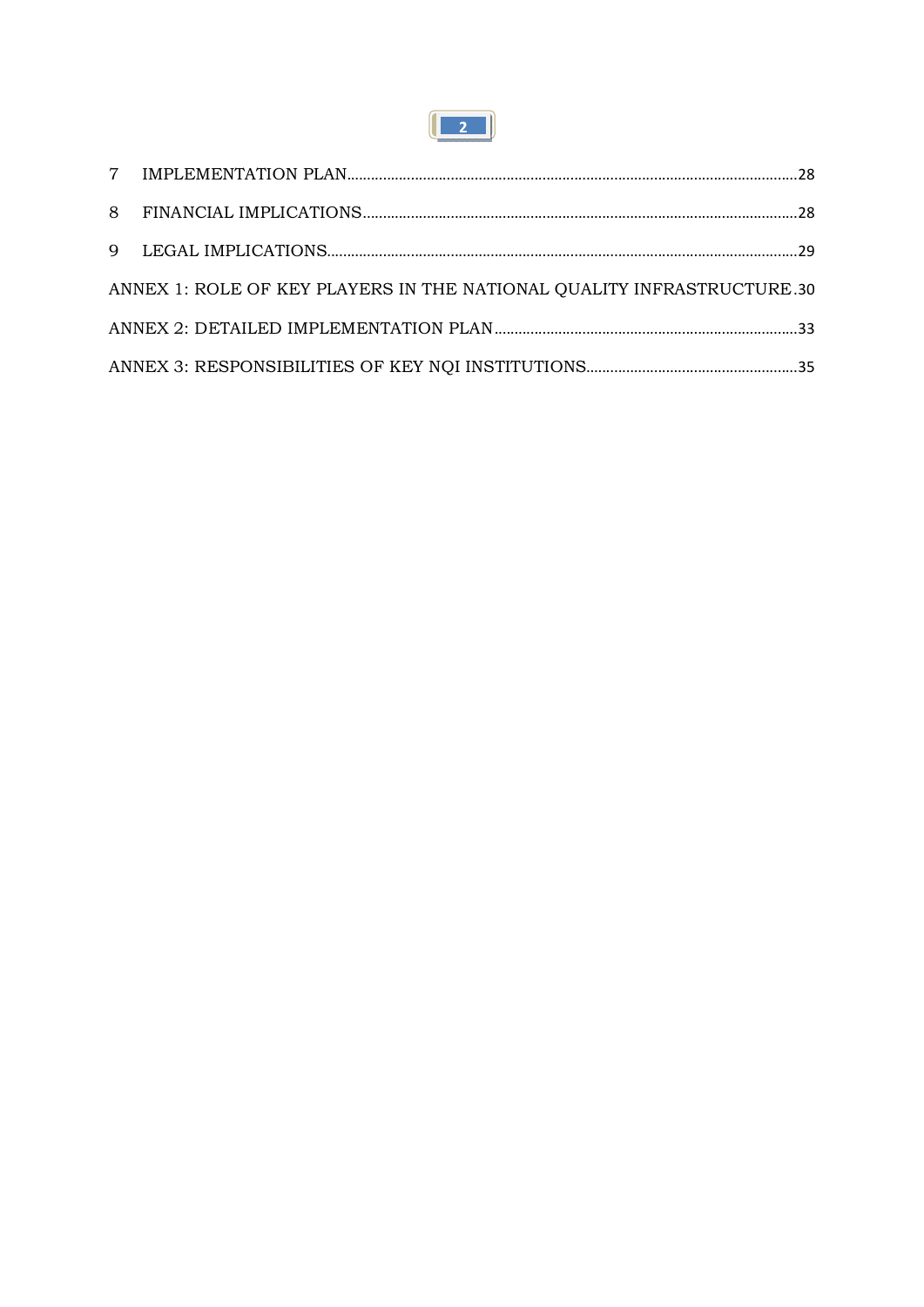# **ABBREVIATIONS AND ACRONYMS**

| <b>AFRIMET</b>       | Africa Metrology system                                   |
|----------------------|-----------------------------------------------------------|
| <b>ASTM</b>          | American Society for Testing and Materials                |
| BIPM -               | Bureau International de Poids et Mesures                  |
| <b>COMESA</b>        | Common Market for Eastern and Southern Africa             |
| <b>EAAB</b>          | East African Accreditation Board                          |
| <b>EAC</b><br>$\sim$ | East African Community                                    |
| <b>EDPRS</b>         | Economic Development and Poverty Reduction Strategy       |
| IAF                  | International Accreditation Forum                         |
| <b>IEC</b>           | International Electrotechnical Commission                 |
| ILAC -               | International Laboratory Accreditation Cooperation        |
| IPPC -               | International Plant Protection Convention                 |
| <b>IMEKO</b>         | International Measurement Confederation                   |
| <b>ISO</b>           | International Organization for Standardization            |
| LMD.                 | Legal Metrology Department                                |
| NGO -                | Non Governmental Organization                             |
| NQI                  | National Quality Infrastructure                           |
| NTRF -               | National Technical Regulation Framework                   |
| OIE                  | Organisation Internationale des Epizooties                |
| OIML -               | Organisation Internationale de Métrologie Légale          |
| NIB                  | National Inspectorate Board                               |
| NSB                  | National Standards Body                                   |
| NQTL -               | National Quality Testing Laboratories                     |
| NMI                  | National Metrology Institute                              |
| NMO -                | National Metrology Organization                           |
| <b>RAS</b>           | Rwanda Accreditation Services                             |
| RADA -               | Rwanda Agriculture Development Authority                  |
| RARDA                | Rwanda Animal Resources Development Authority             |
| <b>RHODA</b>         | Rwanda Horticulture Development Authority                 |
| RDB.<br>$\sim$ $-$   | Rwanda Development Board                                  |
| RURA -               | Rwanda Utilities Regulatory Authority                     |
| <b>RBS</b>           | Rwanda Bureau of Standards                                |
| SPS.                 | Sanitary and Phyto-Sanitary (Measures)                    |
| SQMT-                | Standardization, Quality Assurance, Metrology and Testing |
| TBT                  | Technical Barriers to Trade                               |
| <b>WTO</b>           | World Trade Organization                                  |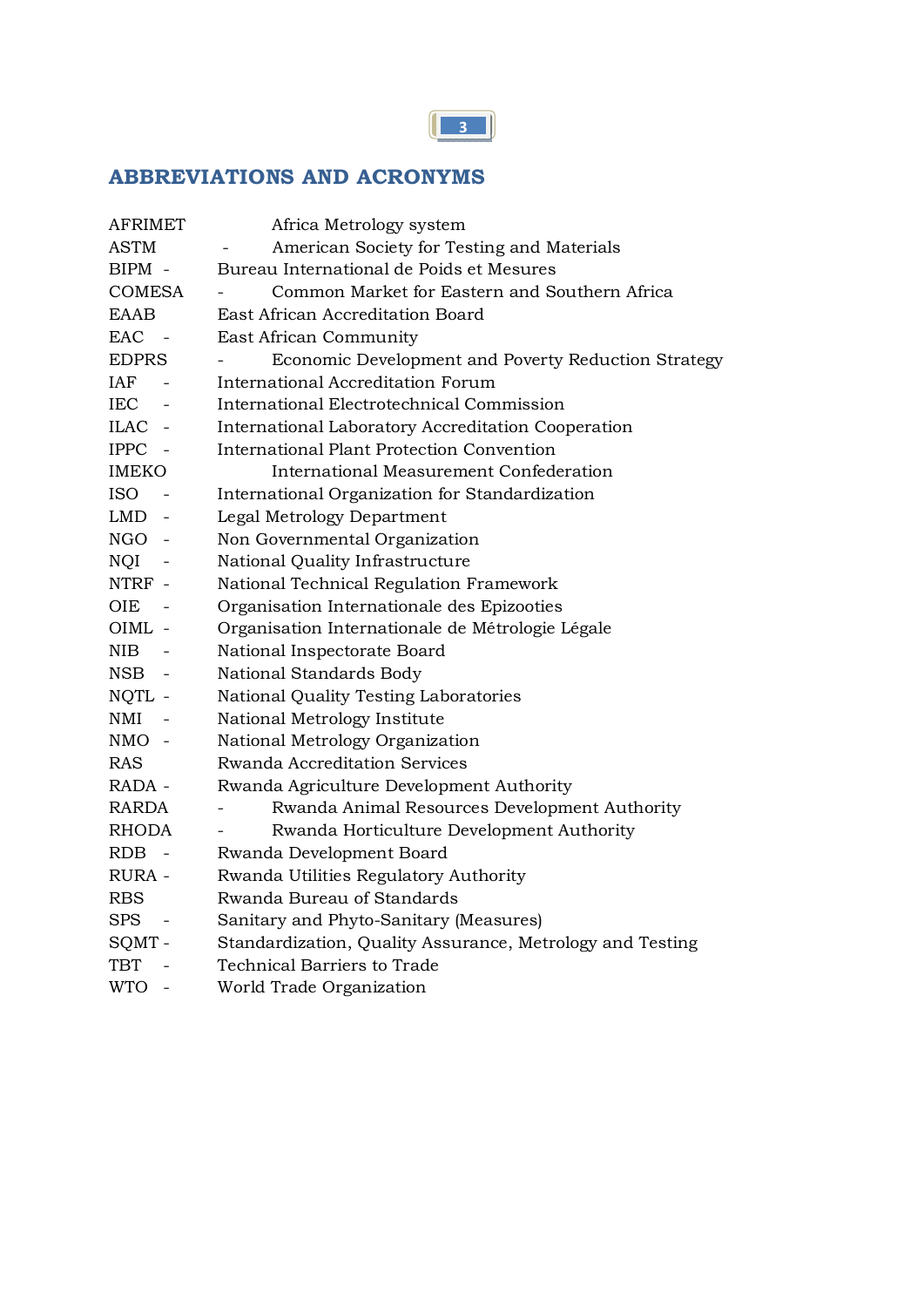

#### **EXECUTIVE SUMMARY**

In line with Rwanda's goal of enhancing efficiency and effectiveness of **National Quality Infrastructure** (NQI) institutions; this policy seeks to have a radical transformation of structures and management systems of these institutions.

The outcome of this restructuring exercise is the creation and realignment of the existing institutions into the following bodies:

#### **National Standards Body (NSB)**

The National Standards Body is comprised of the **National Standards Institute (NSI), National Quality Testing Laboratories (NQTL)** and the **National Certification Services (NCS**). The NSB is responsible for the development of national standards and conformity assessment (testing and certification) services.

It also houses the **National Metrology Organization (NMO)** comprising the National Metrology Institute (NMI) and the Legal Metrology Department (LMD). The NMI provides calibration and maintenance services while the LMD provides verification and type approval of measuring equipment services.

The NMO is to be separated later due to capacities and means. The NSB has to remain with the NSI, NQTL and NCS only. **Inspection** activities, currently under the NSB, have to be transferred to the **National Inspectorate Board** to avoid conflict of interest. The NSB shall report to the Ministry responsible for **Trade and Industry**.

#### **National Inspectorate Board (NIB)**

The **National Inspectorate Board** is an autonomous body responsible for carrying out inspections to protect the public and environment from dangerous, counterfeited and low quality products together with services. It has to provide professional and independent inspection services in all sectors throughout the supply chain to meet specific needs of Regulators, Manufacturers, Suppliers of goods, services and any other interested party. Inspectors shall be guided by standards and regulations in force as declared mandatory by the relevant Ministries.

In fact, a standard declared mandatory becomes a technical regulation. Hence, Sanctions related to nonconformity as identified by the inspector(s) are enforced by the relevant regulatory bodies. The NIB shall be under the Ministry responsible for Trade.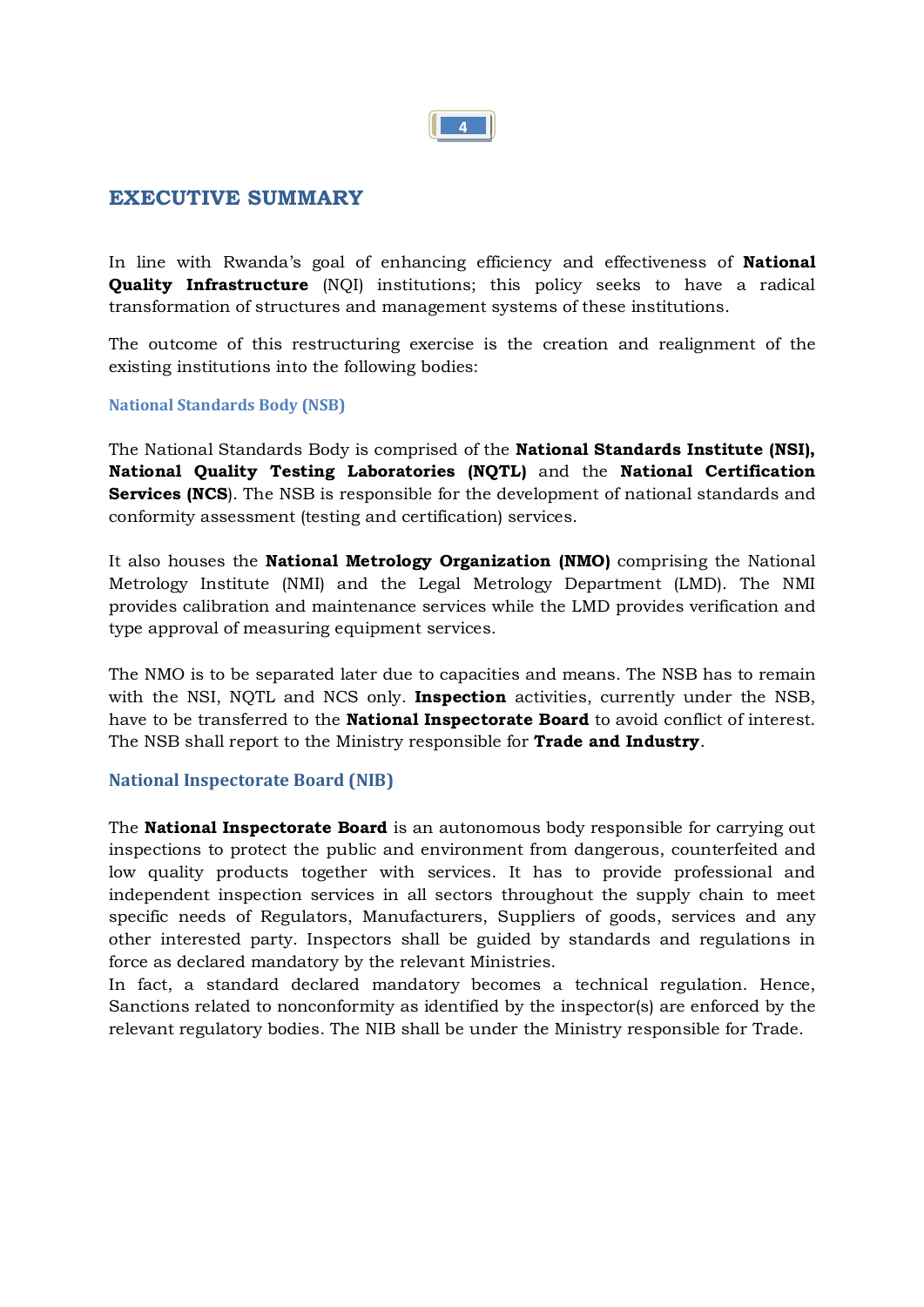

#### **Rwanda Accreditation Services** (**RAS)**

RAS is an institution responsible for accreditation of private and public Conformity Assessment Services Providers (inspection and certification bodies, testing/verification and calibration laboratories). It is planned that Accreditation Services initially be established as a **Focal Point** under the Ministry responsible for **trade**; later becoming an autonomous Body as and when the market (scope of work) demands so.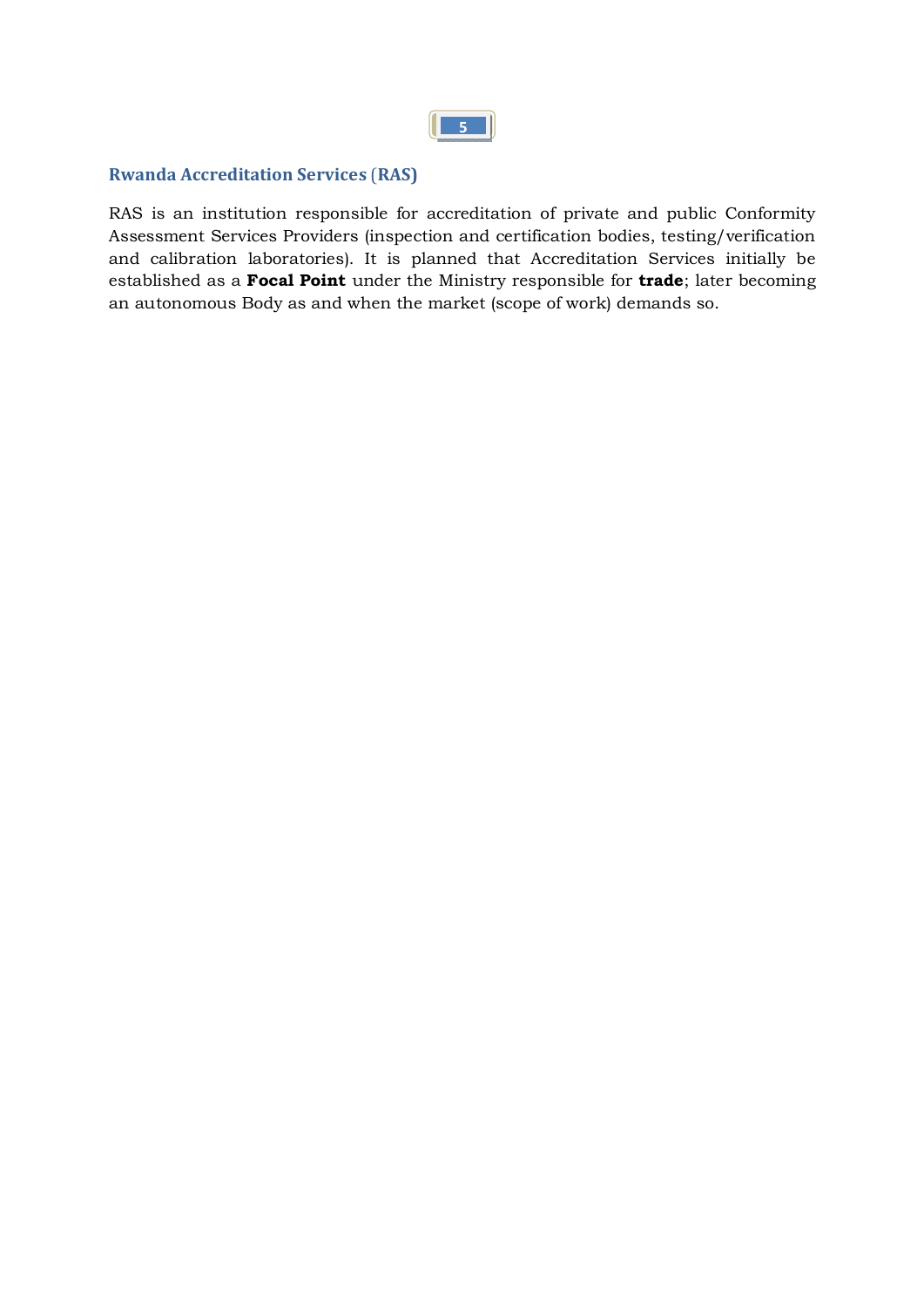

# **1 ISSUE**

In the present environment of increased globalization, empirical evidence suggests that standardization and its conformity assessment companions have a very important role to play in technological progress, health, safety, environmental protection, productivity and trade promotion.

In order to compete successfully in developed markets, Rwanda's industrial sector faces a formidable array of challenges. Over and above the logistics, management and financial issues, one of the major stumbling blocks is the attainment of demonstrable product and/or service quality demanded by authorities, as well as the major players in the markets. Hence, in order to have unhindered access to foreign markets, Rwanda's industrial sector needs to have an internationally recognized and supportive National Quality Infrastructure that can provide the required independent and reliable evidence of product and service compliance.

Recognizing that Rwanda's National Quality Infrastructure and its Technical Regulation Regime are not yet **developed** to their full potential, and that they are not fully **harmonized** with those of its major trading partners; it follows that these need to be addressed in a holistic manner, as they cut across many Ministries, agencies and stakeholders within, regionally and internationally. Hence, as Rwanda re-engineers and upgrades the National Quality Infrastructure (NQI), it's Technical Regulation Framework (TRF), and reorganizing their relationship, it must decide how to cater for technological and quality needs, minimize environmental, health and safety risks while avoiding inefficiency, conflict of interest, unnecessary and costly barriers to trade through development of a sound Quality Policy.

Specifically, this Quality Policy aims at addressing the following constraints and issues:

- · Conflicting or inexistence of legislations creates overlaps across Agencies and Ministries which leads to lengthy and costly transaction times, role conflict, inefficiency and waste of resources;
- · Lack of coordination and synergies between NQI institutions ;
- · Lack of respect of procedures for developing national standards at the expense of Rwanda's International credibility;
- · Low capacity and under skilled human and material resources in public and private institutions;
- · Lack of and/or lag in timely sharing of technical information, with respect to technical regulations and standards, among institutions involved in NQI implementation;
- · Non-alignment of some of the NQI and Technical Regulation administration and enforcement procedures with international best practices;
- · Inexistence of a national accreditation mechanism;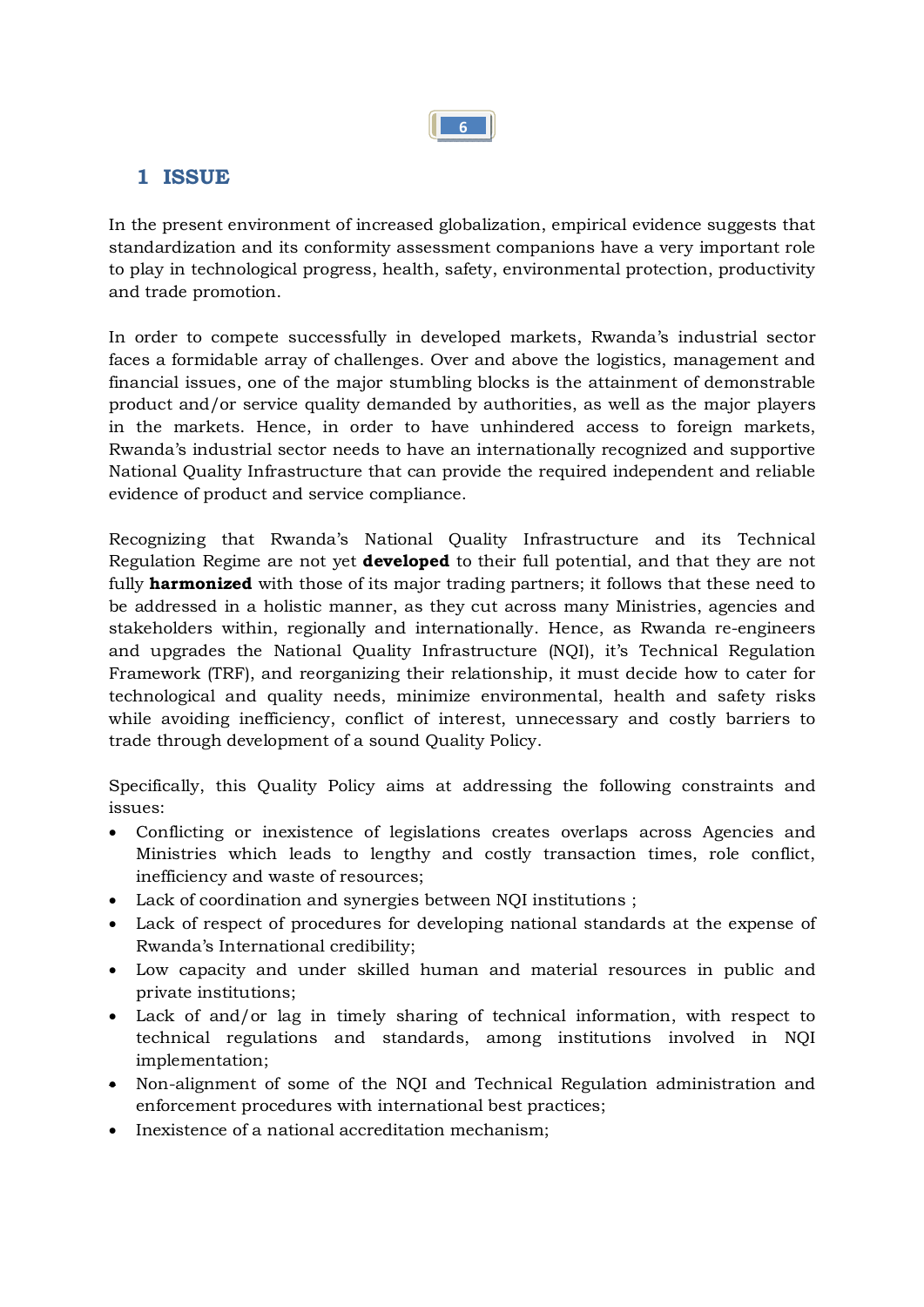

- · Lack of enforcement harmonization of quality control mechanisms within the region;
- · Lack of strong consumer associations to influence the quality of Rwanda products and services;
- · Lack of quality management systems in public and private institutions;
- · Lack of a quality culture within the Rwandan Private Sector which tends to focus on quantity rather than quality;
- · Lack of concerted institutional framework for funds mobilization aiming at strengthening NQI.

# **2 CONTEXT**

Rwanda has set ambitious targets for growth and poverty reduction in its vision 2020.Within this framework, the Government is engaged in liberalization of her economy and has adopted measures for market oriented economy supported by increase in industrial and agricultural productivity, value addition and export promotion among others.

Despite this commitment, the Rwanda industrial sector is still at its infant stage and the country relies mainly on exporting raw agricultural commodities. On the other hand, trends towards trade globalization and regulatory requirements in the developed markets entail tighter technical regulations and quality requirements.

To effectively compete in these markets and take advantage of the opportunities offered by the multilateral trading system offered by the World Trade Organisation (WTO), Rwanda has not only to strengthen its supply capacity but it has also to develop a reliable quality and regulatory infrastructure in line with international best practices.

In addition, for Rwanda to participate successfully in regional and international trade; it is essential that the lacking building blocks of the quality infrastructure (e.g accreditation) be put in place and existing ones strengthened and upgraded to **facilitate access of Rwandan goods and services to external markets.**

The development of the said regulatory and quality infrastructure would lead to the better access to regional and international markets. It would actually lead to improved regulatory framework and consequently better public health, consumer and environmental protection and ultimately economic growth, poverty reduction and better quality of life.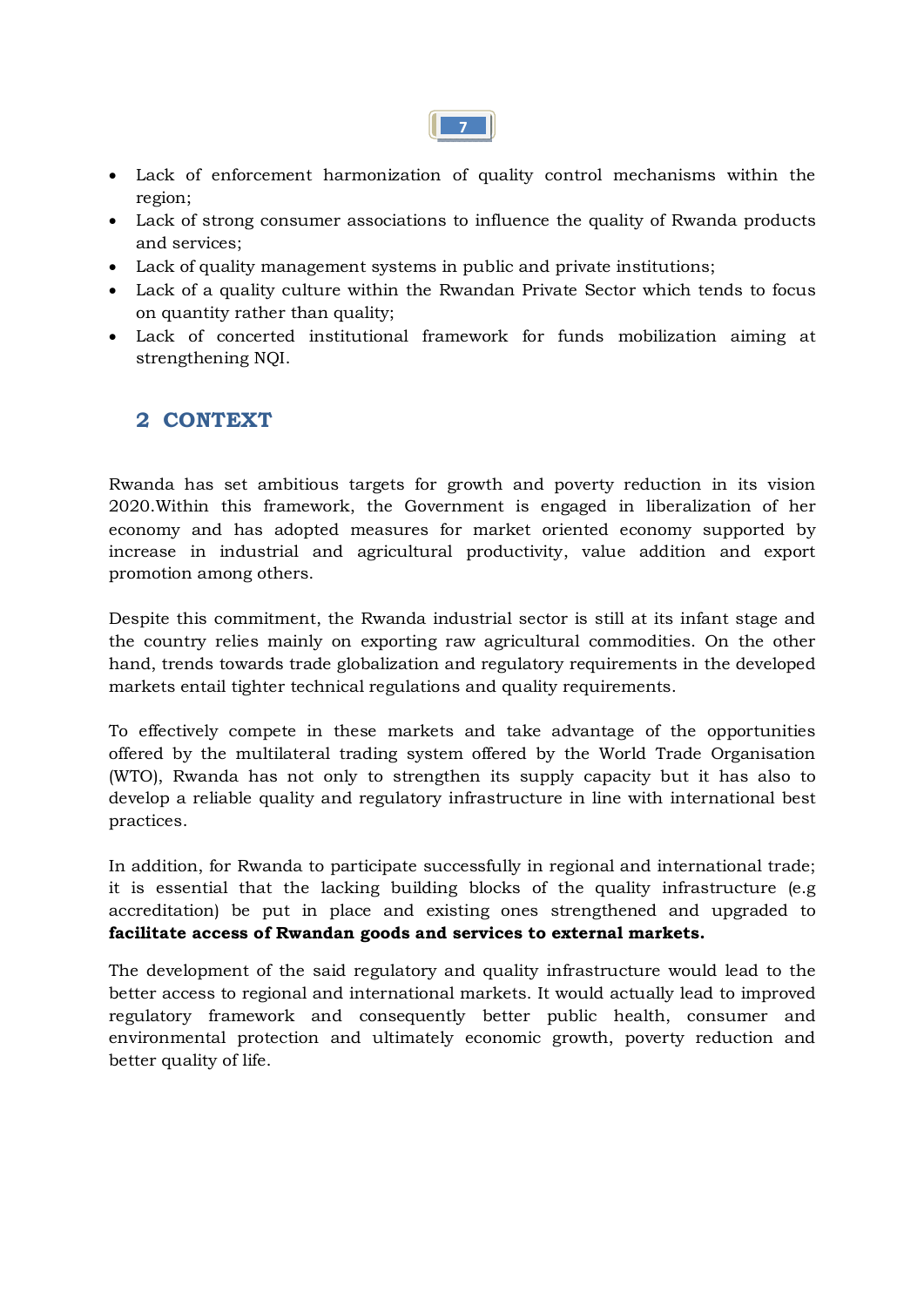

# **3 VISION AND OBJECTIVES**

### **3.1 Vision**

Have an operational, internationally recognized National Quality Infrastructure that will **guarantee efficiency and effectiveness** in the goods and services delivery, better **public health, safety, environmental and consumer protection** that will lead to sustainable economic growth as result of well coordinated government and private institutions.

### **3.2 Objectives**

The primary objective of the **Quality Policy** is to ensure that **goods and services emanating** from or traded in Rwanda are designed, manufactured and supplied in a manner that matches the needs the entire Society, **expectations** and requirements of the purchasers and **consumers,** as well as those of the **regulatory authorities** in the local, regional and international markets.

In order to reach the above stated objectives; the following strategic objectives need to be attained:

- · To have a **harmonized system for standards development** based on demonstrated needs of the Rwandan Authorities, Industry and;
- · To have a recognized **National Metrology System** that ensures the provision of reliable and accurate measurements;
- · To improve synergies and coordination between the standards implementing institutions;
- · To improve and maintain recognized **Conformity Assessment** services;
- · Establish and maintain a recognized **National Accreditation** System;
- · Strengthen and harmonize the enforcement of national quality control systems;
- · Harmonize the National Quality Infrastructure with the region and international systems;
- · Have competent and skilled human resource personnel;
- · Develop a quality culture for the application of quality management systems in public and private institutions;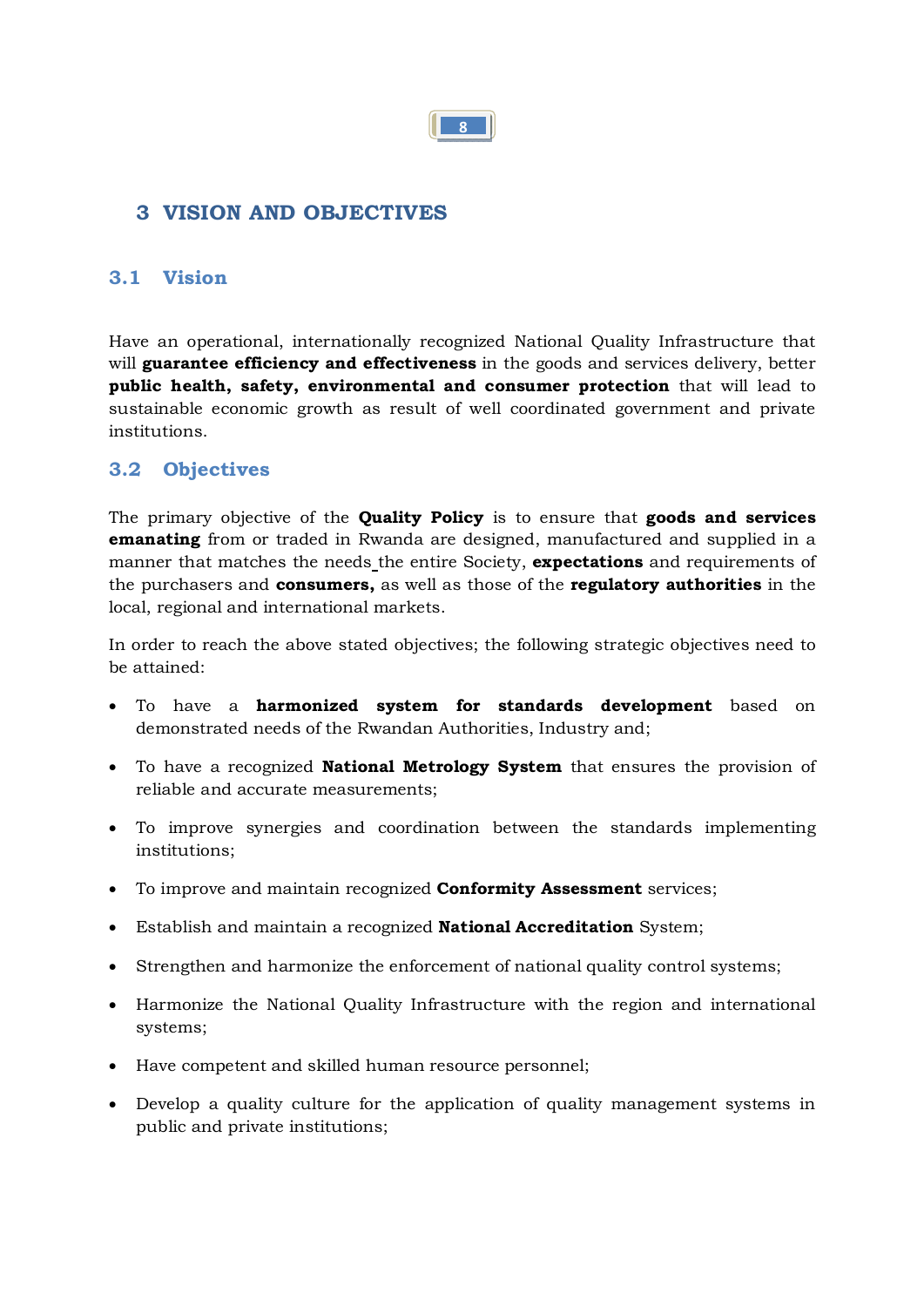

· To have a distinct institutional framework that allows the mobilization of all available resources for strengthening NQI.

#### **3.3 Rationale**

The development of the Quality Policy and its implementation will strengthen the NQI, ensuring **quality** as well as **safety of products and services** on the market. Quality products and services inherently instil customer confidence, become competitive and promote export leading to sustainable economic growth.

The Quality Policy will provide for a distinct institutional framework that allows the mobilization of all available resources for enhancement of standardization, product and services quality, safety and health initiatives, and the effective convergence, integration and complementarity of efforts of a wide range of public, private and civil society institutions.

The Quality Policy will ensure that Rwanda develops the technical and cultural environment for the application of quality management systems in public and private service providers and manufacturing enterprises, and the development of infrastructure that would help sustain the quality focus.

The Quality Policy will facilitate and support cooperation and communication amongst all stakeholder groups, especially those from the NQI and NTRF, within a participatory framework to develop implementation mechanisms and to agree on an effective and efficient division of labour; and

The application of the Quality Policy will help Rwanda prepare for its full integration into the EAC Common Market, as well as its transition into the global economy, in order to improve its competitiveness and hence to enhance the quality life of all its people.

# **4 ANALYSIS**

This Policy is structured around the key elements of the National Quality Infrastructure (NQI). This section provides a detailed analysis for every element.

#### **4.1 Elements of the National Quality Infrastructure**

At the international and regional levels, **three** separate but interdependent and interlinked **main "pillars" of knowledge** are essential for developing a NQI that enables sustainable development that can lead to full participation in international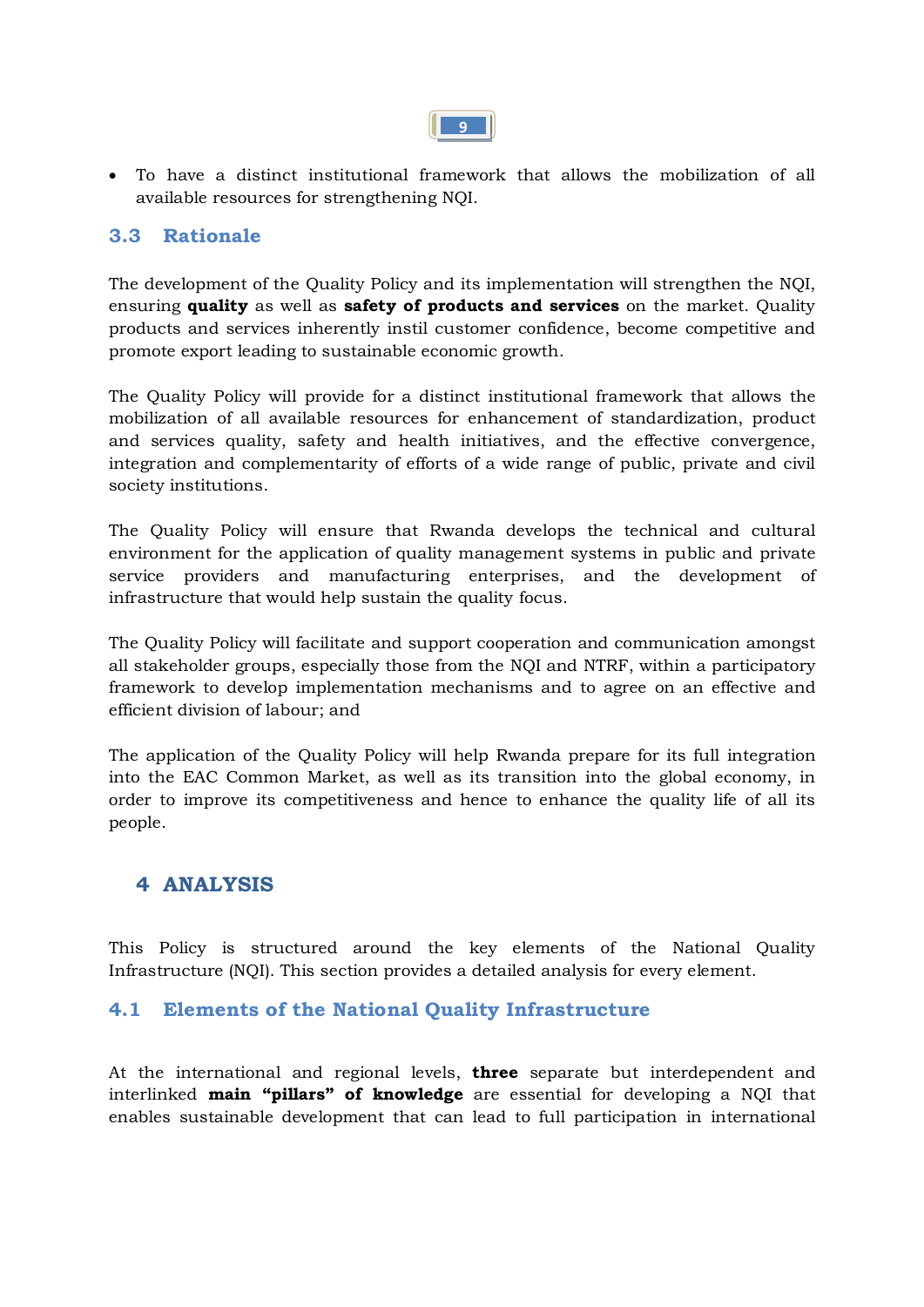

trade and satisfy the technical requirements of the multilateral trading system. These are **Standardization** (capabilities to develop, publish and disseminate standards to interested parties), **Metrology** (access to physical, chemical, biological standards of measurements as well as provision of calibration and legal metrology services), and **Conformity Assessment** (inspection, testing and certification) with a mechanism to ensure that all conformity assessment service providers are competent.

In this policy, the National Quality Infrastructure (NQI) encompasses all the **public and private institutions** required to establish and **implement the above pillars** in order to provide demonstrable and acceptable evidence that products or services meet requirements, whether required by the market place or by Government authorities.

#### **4.2 Standardization**

#### **4.2.1 General principles**

Standards are developed by a transparent, open and **consensus** based process involving **all interested parties** and are approved by a recognized body, generally the National Standards Body (NSB). Upon publication, the public is notified of the existence of the standards to serve as a basis for development of technical regulations, product and process design and quality control.

Standardization follows a hierarchy of standards: international, regional and national standards. An NSB may choose between **developing** an indigenous standard or **adopt**  a regional or international standard as a national standard.

Trade **associations**, Consortia and Public institutions **may develop standards and apply them to their own activities**. However, these standards can only become national standards after being approved and published by the NSB.

#### **4.2.2 Current situation**

The development, approval and publication of Rwanda Standards are vested in the Rwanda Bureau of Standards (RBS). However, some Ministries and Agencies develop standards and codes of practice that are **not based on internationally recognized procedures as applied by the RBS**; a contravention of the article 3 of the law N°43/2006 of 5/10/2006 creating RBS and disregard of a number of standards already developed and published by RBS for public use.

Since 2002, the Bureau has published **633 National Standards** in a wide range of fields including agriculture, health, engineering, electronics, metrology, chemical products and environment. It is also participating in standards harmonization within East African Community (EAC) and COMESA. Currently, there are around **1200 EAC** and **300 COMESA** harmonized standards which have to be adopted and implemented by all member States.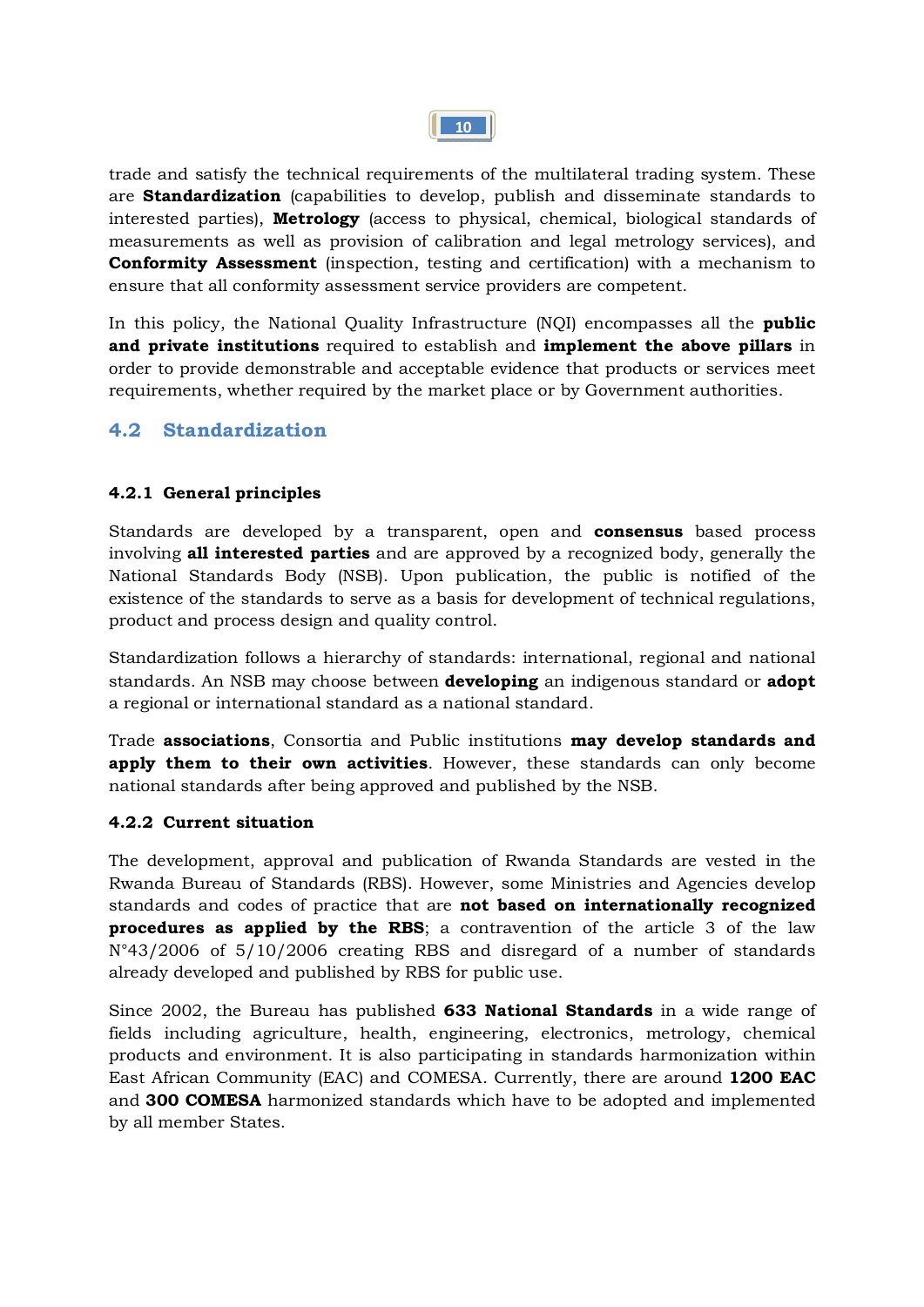

RBS is also a member of the international standards setting bodies: International Standardization Organization (ISO), the International Electrotechnical Commission (IEC); International Organization for Legal Metrology (OIML), American Society for Testing and Materials (ASTM) and Codex Alimentarius. All those organizations provide RBS with a collection of international standards which can be adopted at the national level free of charge. Currently, around **60 000** standards and related reference materials are available in the RBS Information Centre.

Despite all the available standards information, the implementation of existing standards by our local industry, public institutions and the public in general is still very low. The RBS has a crucial role to play in increasing awareness of the standards to promote quality culture among Rwandans.

With regard to disseminating information on standards, RBS acts as the **National Enquiry Point (NEP) for WTO/Technical Barriers to Trade (TBT) agreemen**t. In this role, it provides information on standards, technical regulations and conformity assessment procedures to the Business Community. The NEP needs to be strengthened with a view to providing relevant services to all stakeholders.

#### **4.2.3 Analysis of current situation and possible options**

Typical standards institutions are:

- **1. National Standards Bodies (NSBs**)
- **2. Sectoral Standards Development Organizations (SDOs)**

#### **3. Industry Based Standards Organizations (IBSOs)**

Although most National Standards Bodies are public organizations, there are a few private ones in developed economies. **A public NSB** is usually a monopoly while a **private** one has an agreement with the Government to perform similar activities as NSB.

Even if standards can be developed by many organizations including companies and regulators, it is normally the role of **NSB to develop consensus based standards**. As such they take into account the balanced views of all stakeholders (Traders, Industry, Consumer Associations, Regulators, Academia, Research Institutions, NGOs, etc) affected by such standards. NSB also provides the linkages for national inputs into the development of international standards.

Considering the Rwandan economy, the formation of Sectoral Standards Development Organizations and Private Standards Bodies or the development of standards by NSB together with some Ministries and regulators may **not be cost effective**. Rwanda should opt for **strengthening the existing NSB** and encourage the involvement of industry and regulators in the process of development of national standards. This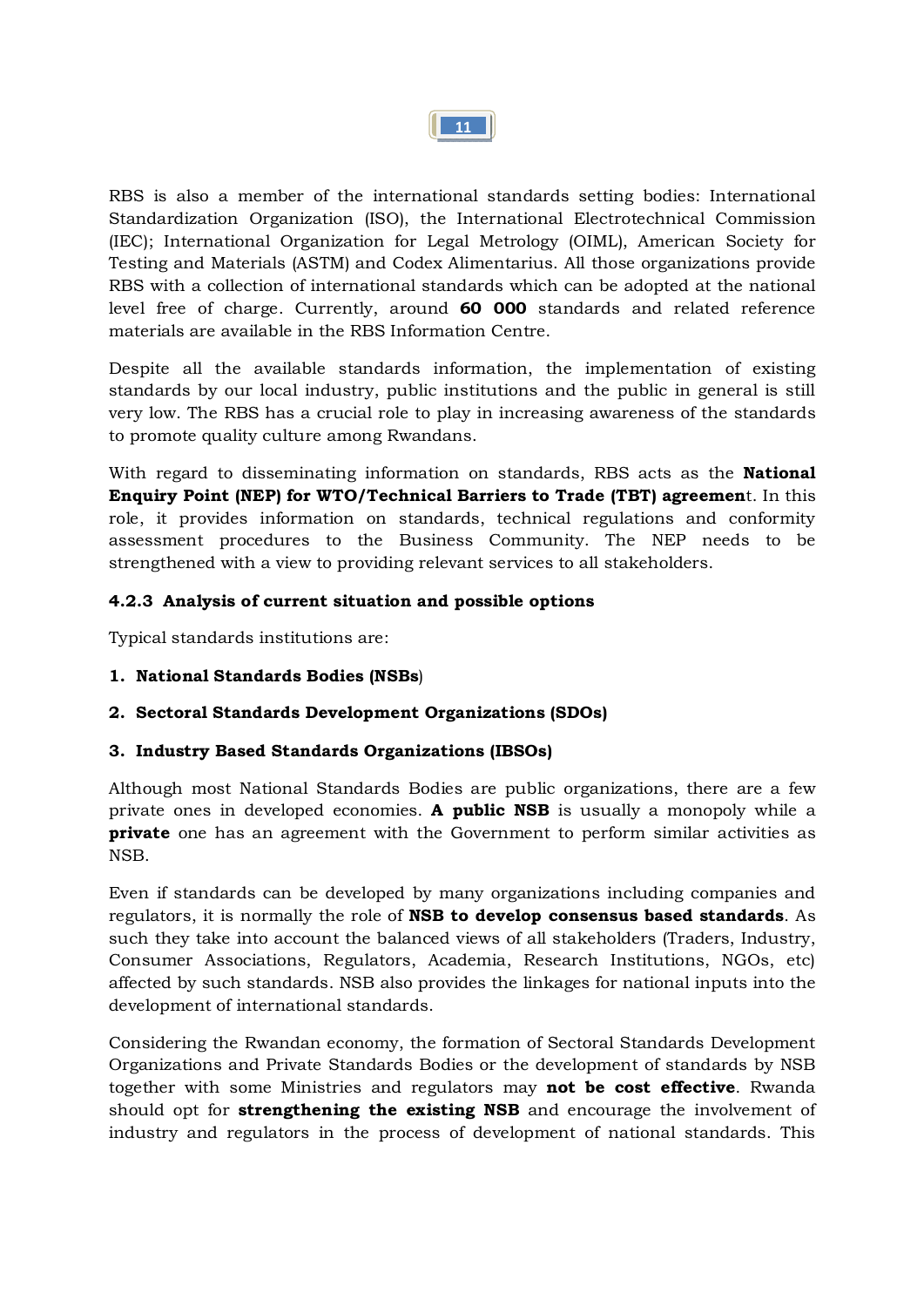|--|

**consensus building** should also facilitate the implementation of national standards. The Government should also make a formal long term commitment to financing the NSB if the implementation of national standards has to be sustained.

NSB should have the role of **coordinating** all the **standards development activities in all sectors** and the published standards be used as the **basis** for the development and implementation of **technical regulations** by regulators and Ministries. Companies may develop their own standards but they should not contradict the national standards. This good practice **resonates** well with the WTO agreement on Technical Barriers to Trade (TBT) together with the EAC and COMESA trade protocols.

In addition, the NSB may choose between developing indigenous standards and adopting regional or international standards as national standards. The advantage of the latter (**adopting)** is that it can lead to **better trading opportunities**, **facilitating trade and may reduce the dumping of poorer quality goods.** In contrast, the development of purely national standards requires significant technical resources and expertise and even may take a longer time. The developed standards tend to focus on national needs and might hamper international trade with other countries that have gone the international route.

Rwanda should therefore strive to adopt suitable regional and international standards to promote exports and competitiveness of Rwanda products and develop purely national standards for local industry development especially Small and Medium Scale Enterprises (SMEs).

### **4.3 Metrology**

#### **4.3.1 General principles**

The second building block of the Quality Infrastructure is the availability of the National Metrology System that ensures the provision of reliable and accurate measurements. The legal metrology services of the National Metrology system guarantee protection of consumers and environment through. A functional Metrology System ensures quality production, fair trade and protection of the health and welfare of citizens.

Metrology can be subdivided into:

- 1. **Scientific Metrology** dealing primarily with **Research** on definition and realization of measurement standards;
- 2. **Industrial Metrology** dealing with the satisfactory safe keeping and dissemination of measurement units to Industry and Laboratories; and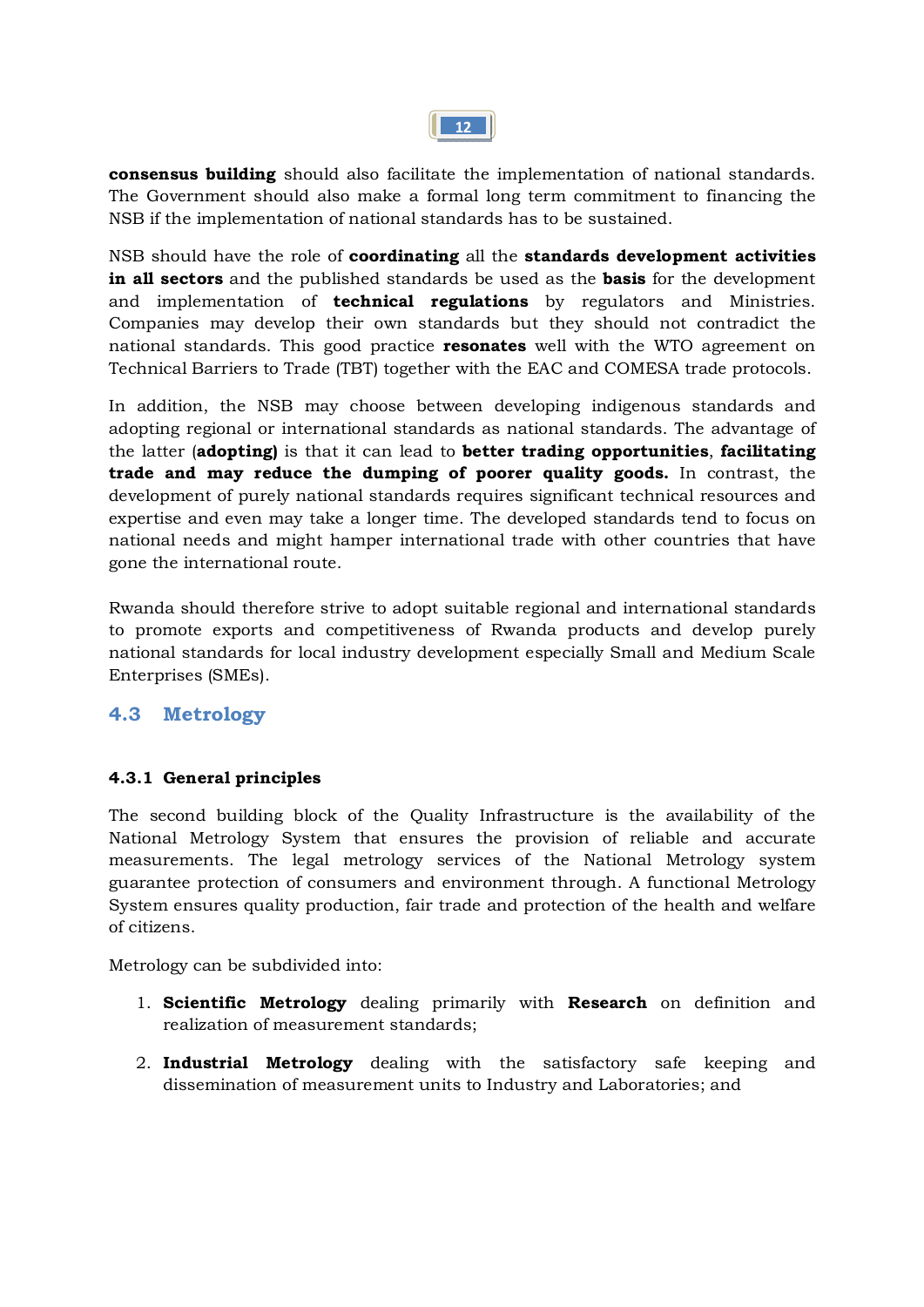3. **Legal Metrology** responsible for enforcement of trade, safety and health measurement regulations, and type approval of measurement instruments. It also embraces the regulation of pre-packages for retail goods.

#### **4.3.2 Current situation**

Rwanda Bureau of Standards is mandated to provide metrology services in the country. It has been offering a number of services in legal and industrial metrology since October 2007. These services are provided in six laboratories (Mass, Dimensions, Pressure, Volume, Electricity and Temperature laboratories).

These laboratories do not have sufficient equipment to carry out all the required work and some measurements such as force, energy and transformer, Radio Frequency and Microwave, Time, Flow, Photometry, Acoustics, Radiations, High Frequency and Chemical Metrology do not have equipment and are not carried out.

In the field of Legal Metrology, inspections, verification and calibration **(reverification**) of equipment used in trade like fuel dispensers, scales and other weighing equipment is regularly done by personnel from the laboratories on a basic scale as well as health and safety related equipment. Type approval of the measuring equipment is not currently done.

#### **4.3.3 Analysis of current situation and possible options**

Globally, the National Metrology Infrastructure consists of three distinct and separate metrology establishments representing three categories of metrology stated below:

- · A National Metrology Institute (NMI) responsible for scientific and industrial metrology;
- · A Legal Metrology Department (LMD) or Weights and Measures Department; responsible for Legal Metrology and;
- · Private Calibration Services (PrCS) and/or Public Calibration Services (PuCS) covering calibration and instrument testing.

The National Metrology Institute is invariably a public organization as per the definition; the Legal Metrology Departments but Calibration laboratories may be public or private.

Many options are possible and each one carries risks and advantages. The various options for Rwanda could be the following:

· Have **two separate metrology entities** set up, the **National Metrology Institute (NMI**) responsible for scientific and industrial metrology and a **Legal Metrology Department** responsible for legal metrology; this is an ideal situation as it creates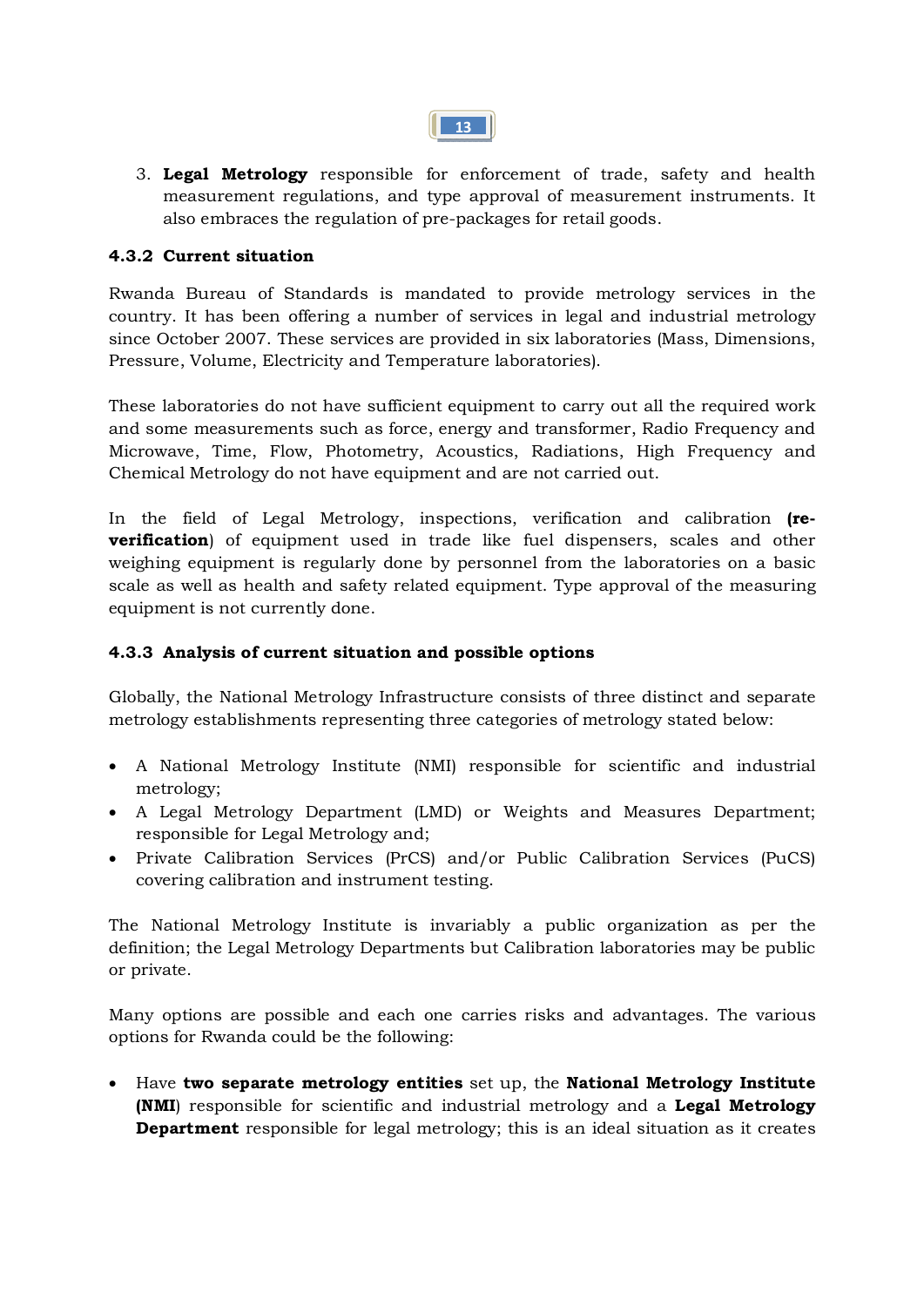independence of the two institutions; however there is a high risk of **breaking the traceability** link to National and International Metrology Standards.

- · An **autonomous National Metrology Institute (NMI**) and **Legal Metrology Department (LMD) under the Ministry responsible for Trade**. This option still creates the independence of the two institutions; the disadvantage is likely to come from undue influence of the line Ministry contrary to its mandate as it has been observed where this option is practiced.
- · **NMI under the National Standards Body (NSB) and LMD under the Ministry responsible for Trade**. However, the current global trend is discouraging this course due to cases of mixing-up mandates of the two departments.
- · **NMI and LMD under NBS**. This can be the optimum solution but should only serve as a transition until the capacity of the two departments have been developed enough for the two departments to create an autonomous body called the National Metrology Organisation (NMO).

For coherency in realizing national metrology interests, **cost effective management** of national metrology services, understanding between the two institutions working for common interests albeit at different levels and easy monitoring and evaluation for effectiveness, the National Metrology Institute and Legal Metrology Department should be separate in responsibilities and functions but under one management called the **National Metrology Organization (NMO).** This **convergence** is currently being **encouraged** to minimize operational costs and to boost research and easily extend technologies to local citizens.

· Whereas **Legal metrology** function should **not** be **privatized**, calibration laboratories may be public and/or private, should be accredited and should ensure that their reference standards are traceable to the national standards of measurements.

#### **4.4 Conformity assessment**

#### **4.4.1 General principles**

Conformity Assessment involves sampling, inspection, testing and certification as a means of giving assurance that the product, process, system, body or person does conform to the requirements of standard(s) or technical regulation(s).

The overall objective of conformity assessment services is to **demonstrate the quality of products** and services independently from the manufacturer or the supplier. Hence, conformity assessment service providers shall pay attention to national needs,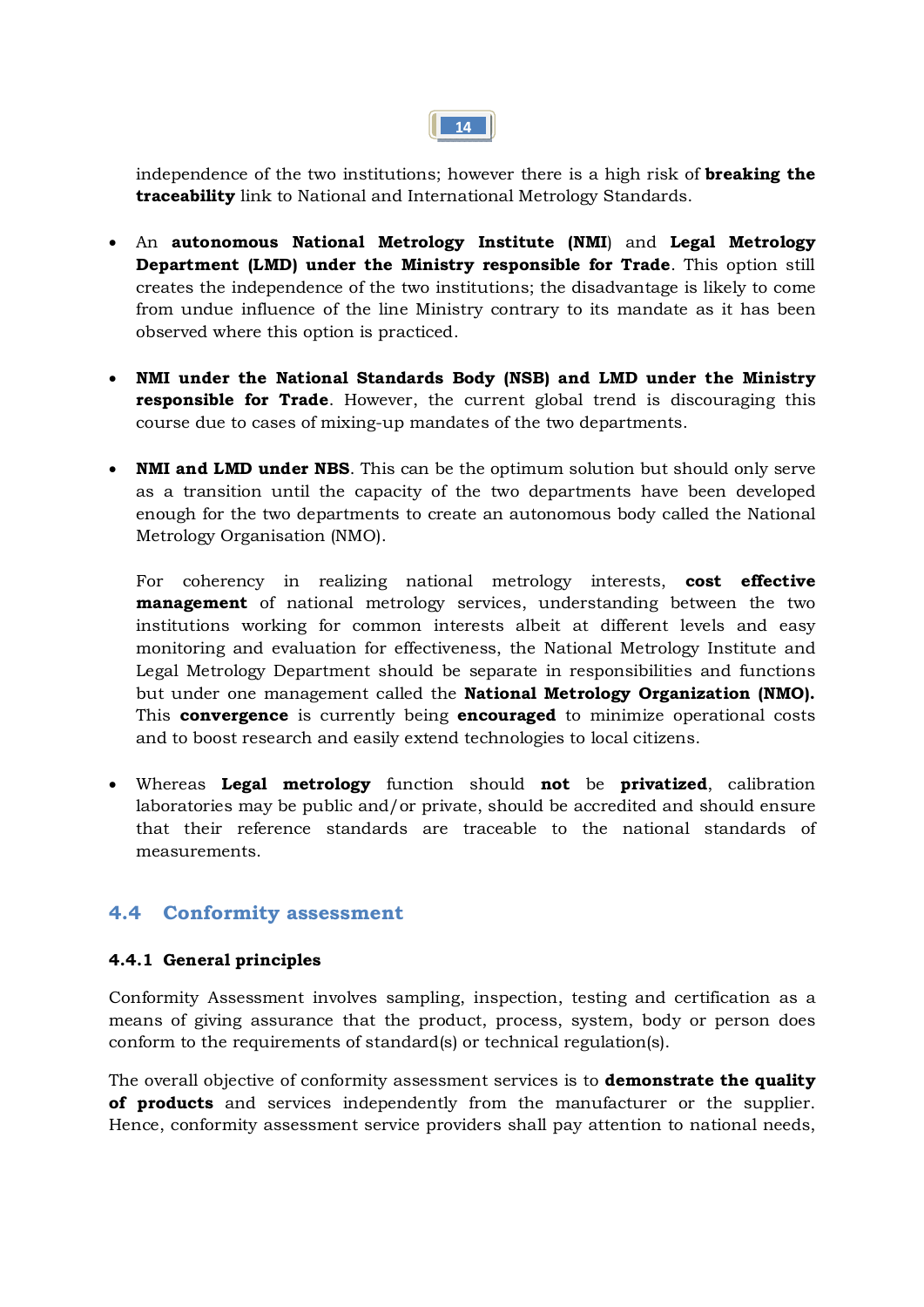

be transparent, recognized and non-discriminatory and avoid unnecessary barriers to trade.

Conformity assessment service providers may be private or public and may be used both for commercial and regulatory purposes.

#### **4.4.2 Inspection**

#### **4.4.2.1 General Principals**

According to international best practices, a responsible authority could employ its own inspectors or an independent recognized inspection body could be **subcontracted** to carry out the work in the **implementation of standards and technical regulations,** concentrate on issuing guidelines and monitoring activities.

Where the responsible authority uses its own inspectors, there should be clear separation of responsibilities of the inspection personnel from other personnel employed in the other functions to avoid conflict of interest. Whether they are public or private, inspection bodies should be independent, impartial and integral in all their activities.

In addition, there is a system of Pre-Import Verification for Conformity (PIVoC) by an independent recognized inspection body before their shipment to minimize the entry into importing countries of poor quality products. This is an anti-dumping strategy. Designated public institutions with a clear regulatory framework also carry out inspections.

#### **4.4.2.2 Current situation**

Currently, inspection seems to be the common conformity assessment approach to enforce standards, guidelines and technical regulations. In fact, it is currently conducted by several institutions in Rwanda. The following institutions are involved in inspection activities:

#### **(i) Rwanda Bureau of Standards (RBS)**

RBS inspects imports and exports for quality compliance to standards and ensures their control at all points of their production, marketing and consumption within the country. This is done through import inspection at border posts, industrial inspection and market surveillance activities.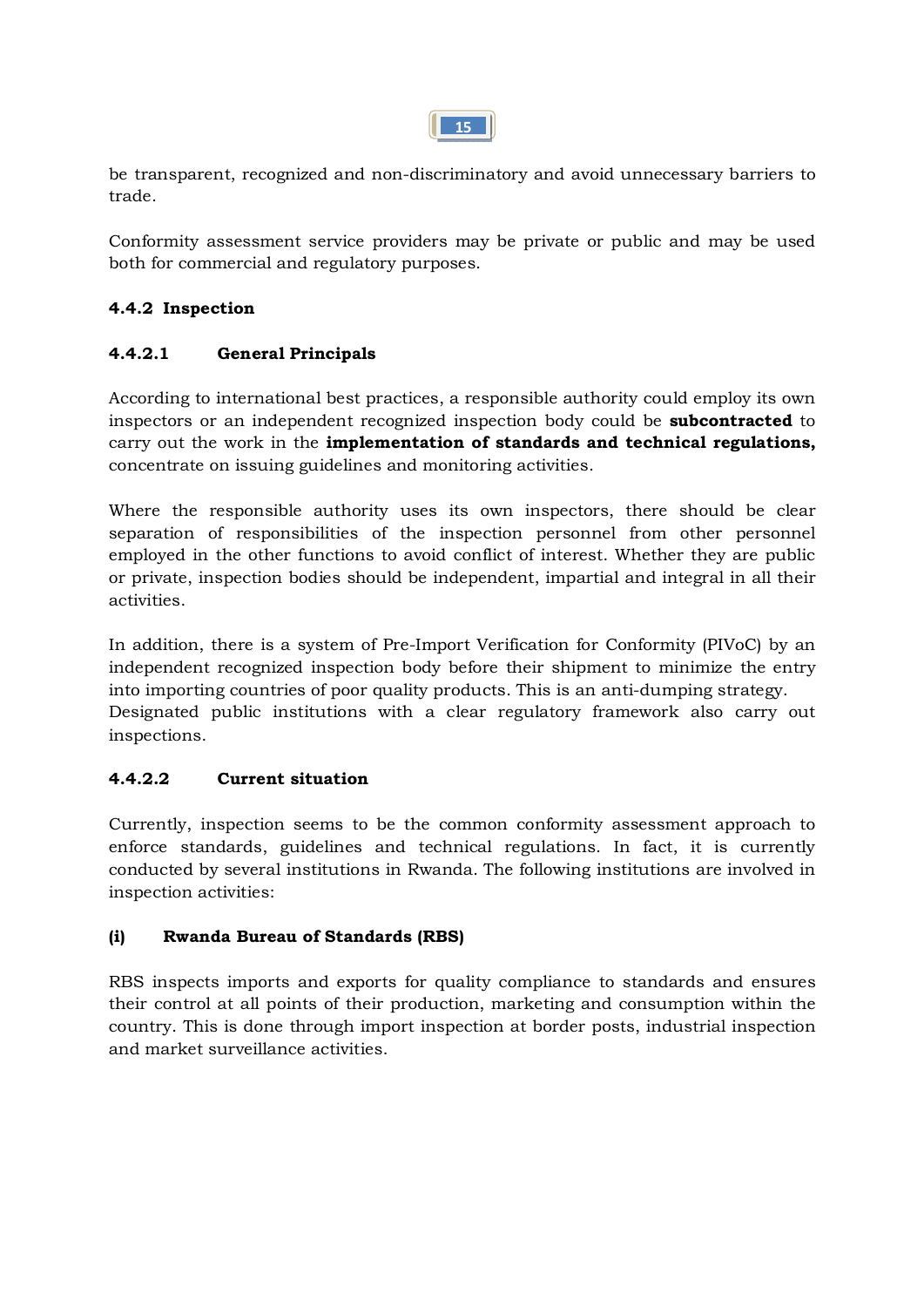

#### **(ii) The Agencies of the Ministry of Agriculture and Animal Resources**

Rwanda Animal Resources Development Authority (RARDA), Rwanda Agricultural Development Authority (RADA) and Rwanda Horticulture Development Authority (RHODA) carry out plant protection and animal health inspections, as well as controls of agrochemicals.

#### **(iii) The Ministry of Health**

The Ministry of Health inspects food supplements, food hygiene, medical products and establishments.

#### **(iv) The Ministry of Infrastructure (MININFRA) and Local Government Authorities**

The Ministry and Local Government Authorities inspect buildings, roads, bridges and other civil engineering structures.

#### **(v) Rwanda National Police**

Rwanda National Police carries out inspections of motor vehicles for road worthiness.

#### **(vi) Rwanda Development Board (RDB)**

RDB inspects hotels and food establishments.

#### **(Vii) Rwanda Environmental Management Authority (REMA)**

REMA inspects projects, activities and products that may cause environmental degradation. Among products inspected are prohibited products that can pollute the environment such as prohibited chemicals and gases.

#### **4.4.2.2 Analysis of current situation and possible options**

As it appears, the inspection system described above is **scattered** in different institutions. The system of inspecting, reporting, decision making and flow of information between all the institutions is not clearly defined. This leads to waste of resources, overlaps, gaps, role conflict and hence inefficiency.

To build an effective system, a number of options exist globally for quality and safety inspections: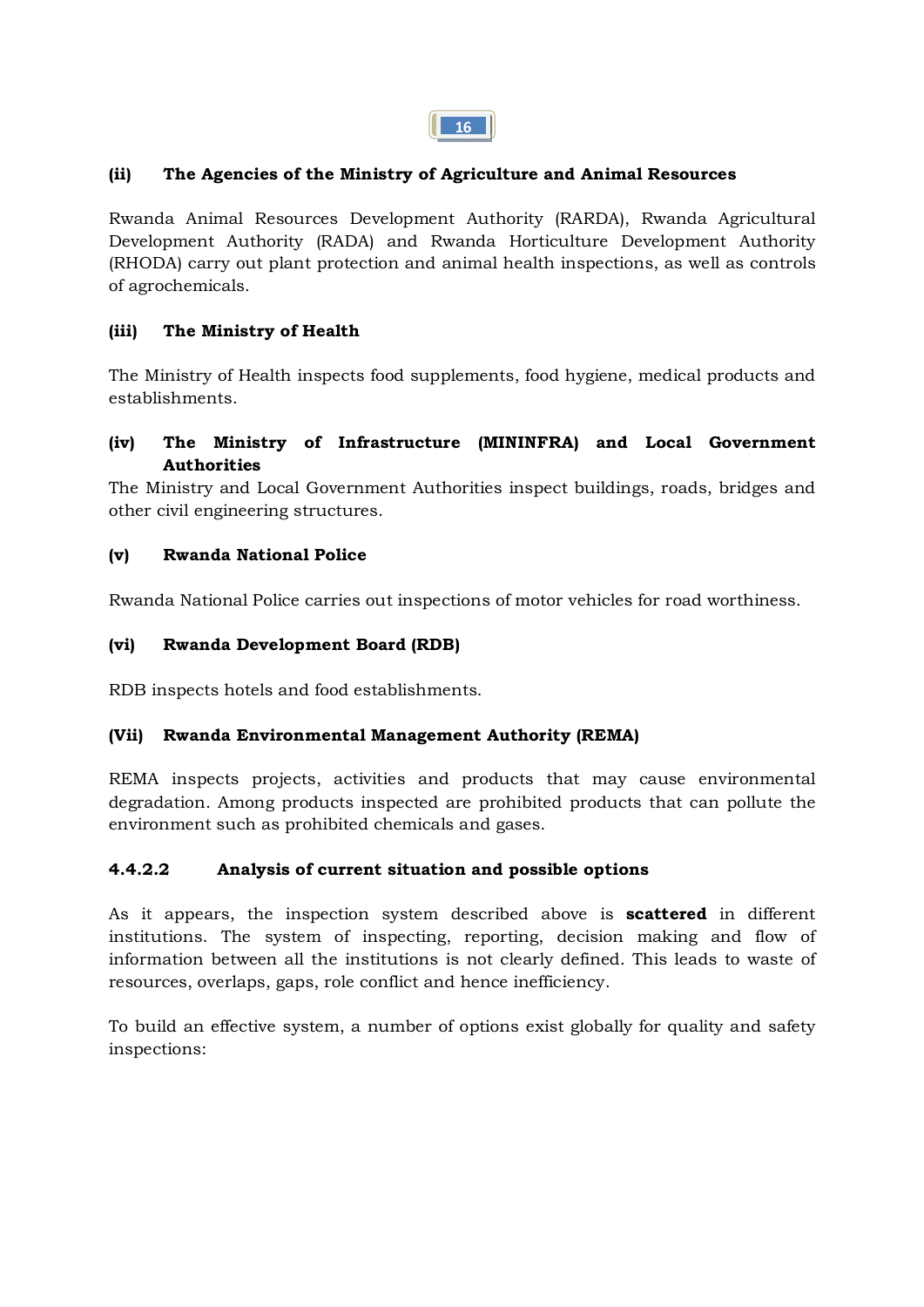- 1. **National Inspectorate Board (NIB)** comprising relevant departments depending on areas to be inspected and providing inspection services to meet specific needs of regulators, other government authorities or private companies;
- 2. Each autonomous institution carrying out inspections according to its scope of activities
- 3. SPS and veterinary products to be inspected by the Ministry of Agriculture Agencies, Foods and Medicines Authority to inspect pharmaceuticals, foods and health establishments, the rest to be inspected by the National Inspectorate Board;
- 4. NSB to handle all quality inspections. However if NSB retains this arm of conformity assessment, its primary mandate would be interfered with, and hence tantamount to conflict of interest.

For efficient management of resources, removal of functional overlaps, simplified planning, cost effectiveness, monitoring and evaluation, option one related to the creation of a **National Inspectorate Board** is preferred for Rwanda.

#### **4.4.3 Testing**

#### **4.4.3.1 General principles**

Testing is an important technical tool used in conformity assessment for consumer protection, environmental conservation, trade facilitation and public or private procurement processes. Mutual recognition and/or acceptance of test results is of paramount importance in inter- and intra-trade, and reduction of technical barriers to trade.

#### **4.4.3.2 Current situation**

Rwanda has quality control laboratories scatted under different institutions which include: Rwanda Bureau of Standards (Biochemical and Materials Testing laboratories), Ministry of Infrastructure (National laboratory of Public Works) , Ministry of Agriculture (Plant health and Seeds Laboratory, Veterinary Laboratory ); Ministry of Health (Labophar, National Reference Laboratory), National Police ( Forensic laboratory and Centre for Technical Controls), Rwanda Geology and Mines Authority (OGMER) (mineral quality control), medical laboratories).

#### **4.4.3.3 Analysis of current situation and possible options**

Most of the above laboratories have similar equipment. If few of the equipment were to be used by **one institution** they can fulfil the purpose of all the laboratories in the country. When it comes to maintenance, all these laboratories **source experts from outside** (currently there is no expert for laboratory equipment maintenance in the country), this leads to a bigger budget for maintenance than it should be. Procurement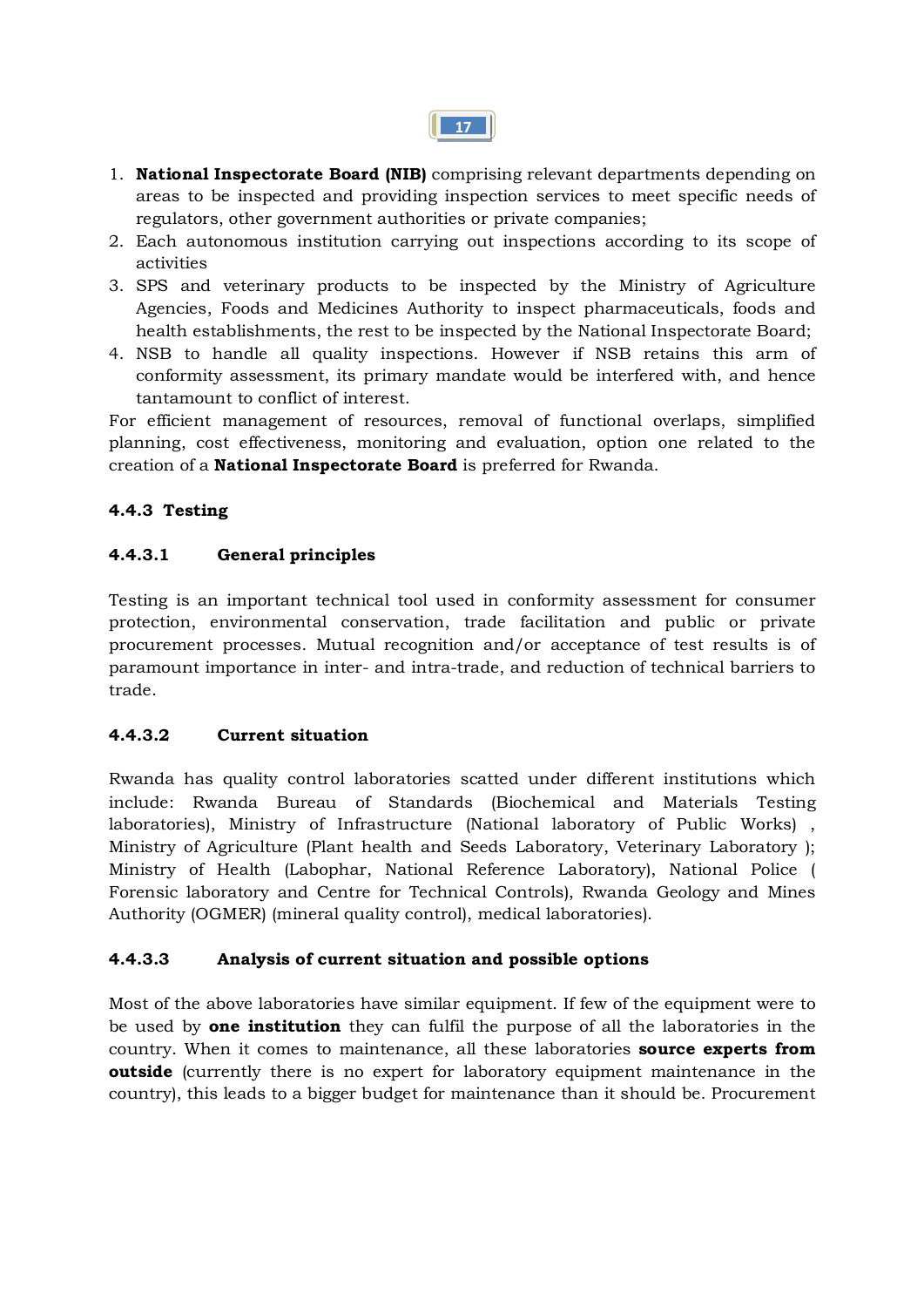

of **consumables** is done by the separate institutions yet the Government would have advantages if it was done as one lot by one institution.

In addition, most of the laboratories do not fully implement **international good laboratory practices** (ISO/IEC 17025 on general requirements for competence of calibration, testing laboratories and ISO 15189 on particular requirements for quality and competence of medical laboratories).

Quality control laboratories may be public or private and may be organized in two ways: **sectoral approach or combined approach.** 

In the sectoral approach, each quality institution dealing with quality and safety matters has its own quality control laboratories whereas in combined approach, all the quality matters are handled by only one **National Quality Control Institution**. The advantage of the latter approach is that, **one piece of equipment** can service the quality control demands in more than one sector without the need to procure the same equipment for each institution as it is done currently.

In order to optimize resources, minimize duplication of duties, wastage of resources on equipment and reagents, better coordination; Rwanda should adopt the combined approach by setting up a **National Quality Testing Laboratories (NQTL)** under one management, which will facilitate international recognition of Rwanda's testing services.

#### **4.4.4 Certification**

#### **4.4.4.1 General principles**

Certification assists consumers to make informed decisions about the products and services, and enables suppliers to achieve market place acceptance. This is done to achieve customer satisfaction and confidence, protection of the environment and even facilitation of trade.

Three types of certification exist:

- Product certification:
- · System certification and
- · Personnel certification.

#### **4.4.4.2 Current situation**

The Rwanda Bureau of Standards is operating **voluntary product and system certification schemes** through offering **Quality Marks** to products and systems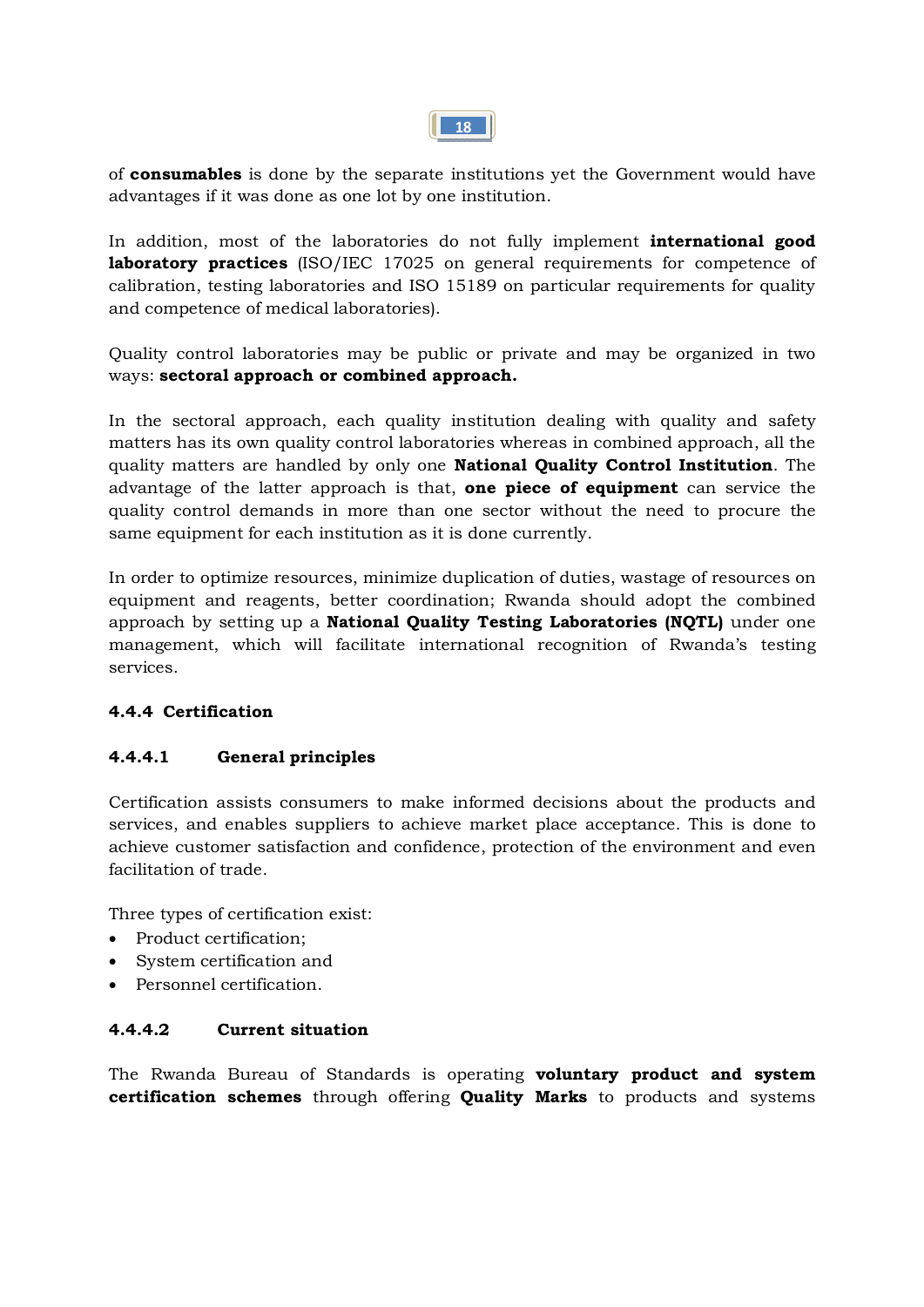complying with relevant Standards. **Private certification bodies** are also allowed to Rwandan market and have been providing especially system certification services.

The agencies under the Ministry of Agriculture; the Rwanda Animal Resources Development Authority, the Rwanda Agricultural Development Authority and the Rwanda Horticulture Development Agency also provide **certification** for plant and animal health of exported products and certify veterinary drugs and other veterinary inputs.

The Tea Board Authority (OCIR THE) and the Coffee Board Authority (OCIR CAFÉ) also certify tea and coffee for export respectively.

#### **4.4.4.2 Analysis of current situation and possible options**

The system is **fragmented** and no quality control based on standards requirements for most of the above institutions is done. There is no clear coordination between relevant institutions to ensure that exports are tested and certified before shipment. The existing legal framework is fragmented and overlapping, then **traceability** is lacking.

In order to streamline the certification activities, the Government may decide to **privatize certification** services and subcontract private certification bodies or continue providing certification services but **define clearly the scopes of activities** of each public institution involved. In fact, internationally, certification services are offered by both public and private bodies mainly to increase efficiency and effectiveness through competition.

For Rwanda's case, it is better to have **both private and public certification bodies**. They should **demonstrate competence especially through accreditation** in order to deliver sustainable and recognized services.

The Ministry of Agriculture and Animal resources Agencies should continue to handle **SPS certification** since they are specialized in these activities and are designated as the competent authorities. The NSB and other private certification bodies, on the other hand, should handle product and system certification other than that of SPS.

Although certification is a voluntary activity, all products shall meet minimum standards requirements before they are put on the Rwandan market in order to protect consumers, the environment and the promotion of local industry.

Relevant Authorities of National Quality Infrastructure (NQI) shall take the leading role in ensuring that products made in Rwanda are inspected and certified to meet the local and international market quality requirements.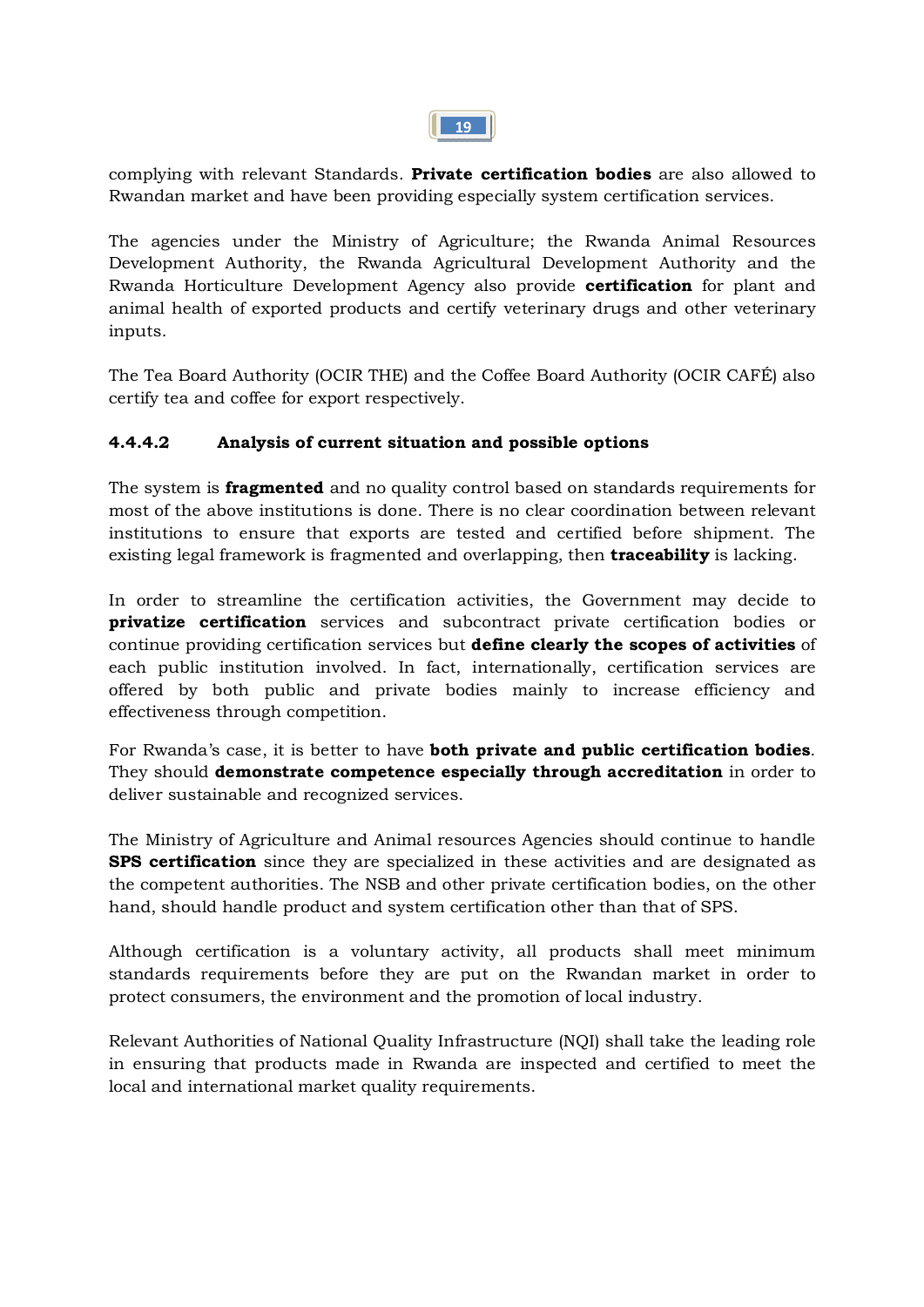

#### **4.5 Accreditation**

#### **4.5.1 General principles**

Accreditation is one of the critical quality infrastructure elements that facilitate trade. Accreditation of conformity assessment bodies provides the **acceptance** of tests results, inspection reports and certificates that accompany products and services traded across borders.

#### **4.5.2 Current situation**

Rwanda does not have an accreditation Body. However, under the EAC Standardization, Quality Assurance, Metrology and Testing (SQMT) Act, 2006; section 6(d), **each Partner State is required to designate a National Accreditation Body as part of its Quality Infrastructure**. Countries which have not currently established the body could nominate a **focal point** instead. Rwanda has already nominated the focal point who is member of the East African Accreditation Board (EAAB) and is working in Rwanda Bureau of Standards. The Community is targeting to create a Regional Accreditation Body.

#### **4.5.3 Analysis of current situation and possible options**

Accreditation bodies come in various forms: most of the countries have only one, some have many and in others it is a big organization such as the National Standards Body. The tendency now is for countries with many accreditation bodies to **merge them** into one or at most two to reflect the requirements of International Laboratory Accreditation Cooperation (ILAC) and International Accreditation Forum (IAF). The accreditation bodies need to be **independent** of and separate from other quality infrastructure organizations to avoid any actual or perceived conflict of interest.

Since the **Rwanda National Standards Body** is currently carrying out conformity assessment activities, it **cannot** be given the accreditation mandate. For that purpose, considering the resources constraints, it would be best to have just one National Accreditation Body which all ministries and regulators would agree to use and support so that it can be economically and technically viable.

In the meantime, Rwanda could use the regional or foreign accreditation bodies and establish an **accreditation desk or a focal point in the Ministry responsible for Trade** to facilitate the assessment and accreditation of national conformity assessment bodies and set an accreditation body in the future. This is **in line** with the requirements of **EAC/SQMT Act, 2006.**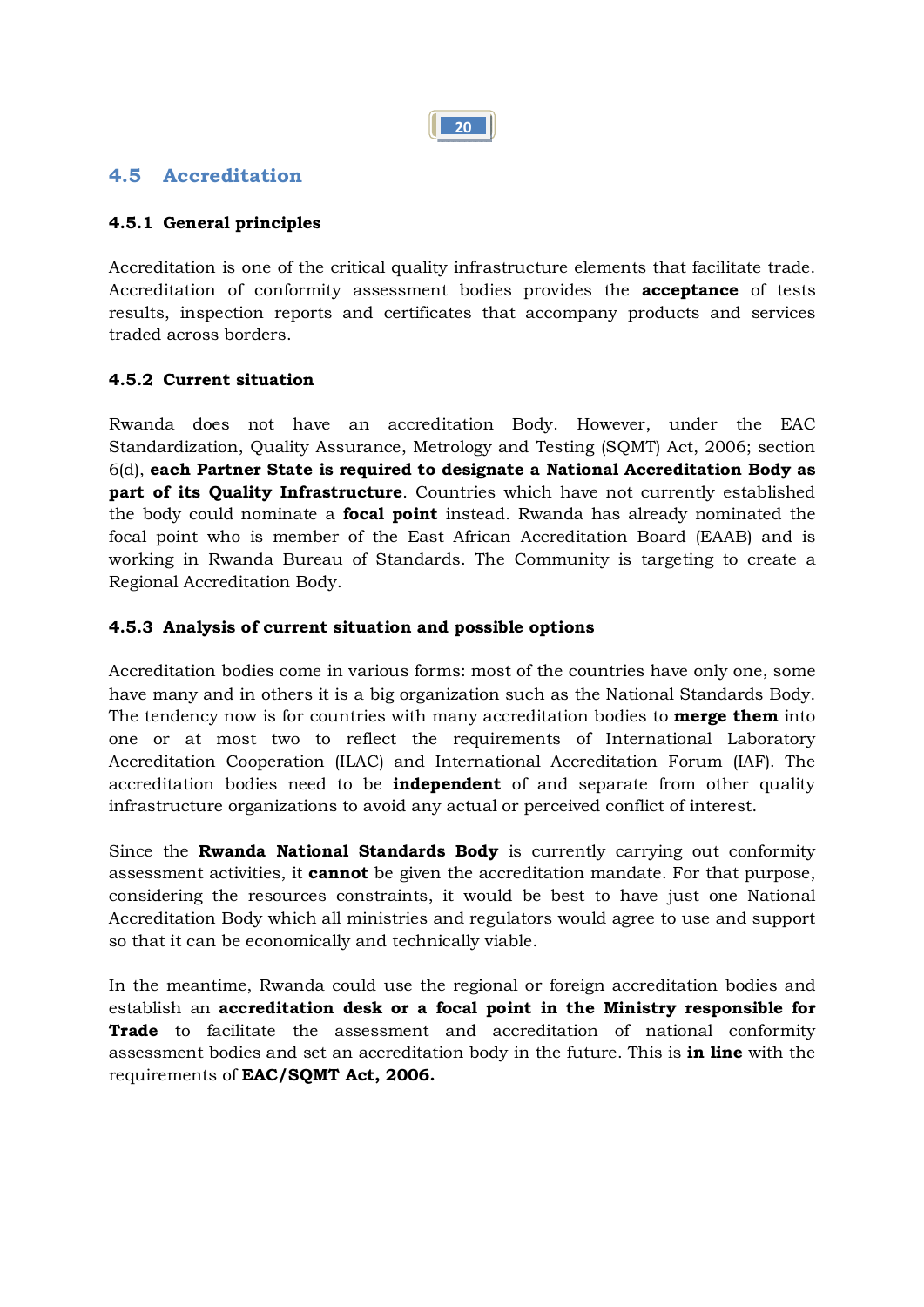The current focal point service in RBS should be transferred to the Ministry responsible for Trade in order to avoid the conflict of interest.

### **4.6 Technical regulations**

#### **4.6.1 General principles**

The WTO/TBT and SPS agreements recognize the right of each member country to establish, adopt and implement technical regulations (including mandatory/ compulsory standards) for legitimate objectives such as the protection of human health and safety, animal and plant life or health, the environment and avoiding deceptive practices provided that their notification is made to other WTO member countries to avoid technical barriers to trade.

#### **4.6.2 Current situation**

Technical regulations are developed and administered by Ministries responsible for agriculture, construction, electricity, environment, health, industry and trade, telecommunication, tourism, transport, petroleum and mineral resources.

A number of regulatory bodies (Rwanda Environmental Management Authority (REMA), the Rwanda Utilities Regulatory Authority (RURA), Rwanda Animal Resources Development Authority (RARDA), Rwanda Agricultural Development Authority (RADA) and Rwanda Bureau of Standards (RBS) have, among others, the mandate to develop and or to implement the technical regulations and mandatory Standards.

The notification mechanism has also been put in place. It comprises four enquiry points (RBS for TBT, RARDA for animal health, RADA for plant health, and MINISANTE for food safety) that provide information on market requirements, technical regulations and SPS measures to the Business Community. The Ministry of Trade and Industry acts as the Notification Authority.

#### **4.6.3 Analysis of current situation and possible options**

The notification service and the enquiry points are not properly functioning mainly because the officers in charge are also responsible for other duties. The above regulators do not have a system of information sharing and their activities are not coordinated. This can lead to duplication of duties and waste of resources.

Regulatory authorities can be organized in many ways:

· **Sectoral approach** where an authority is set up to regulate a particular sector. The following institutions are created in many countries: Water Regulatory Board,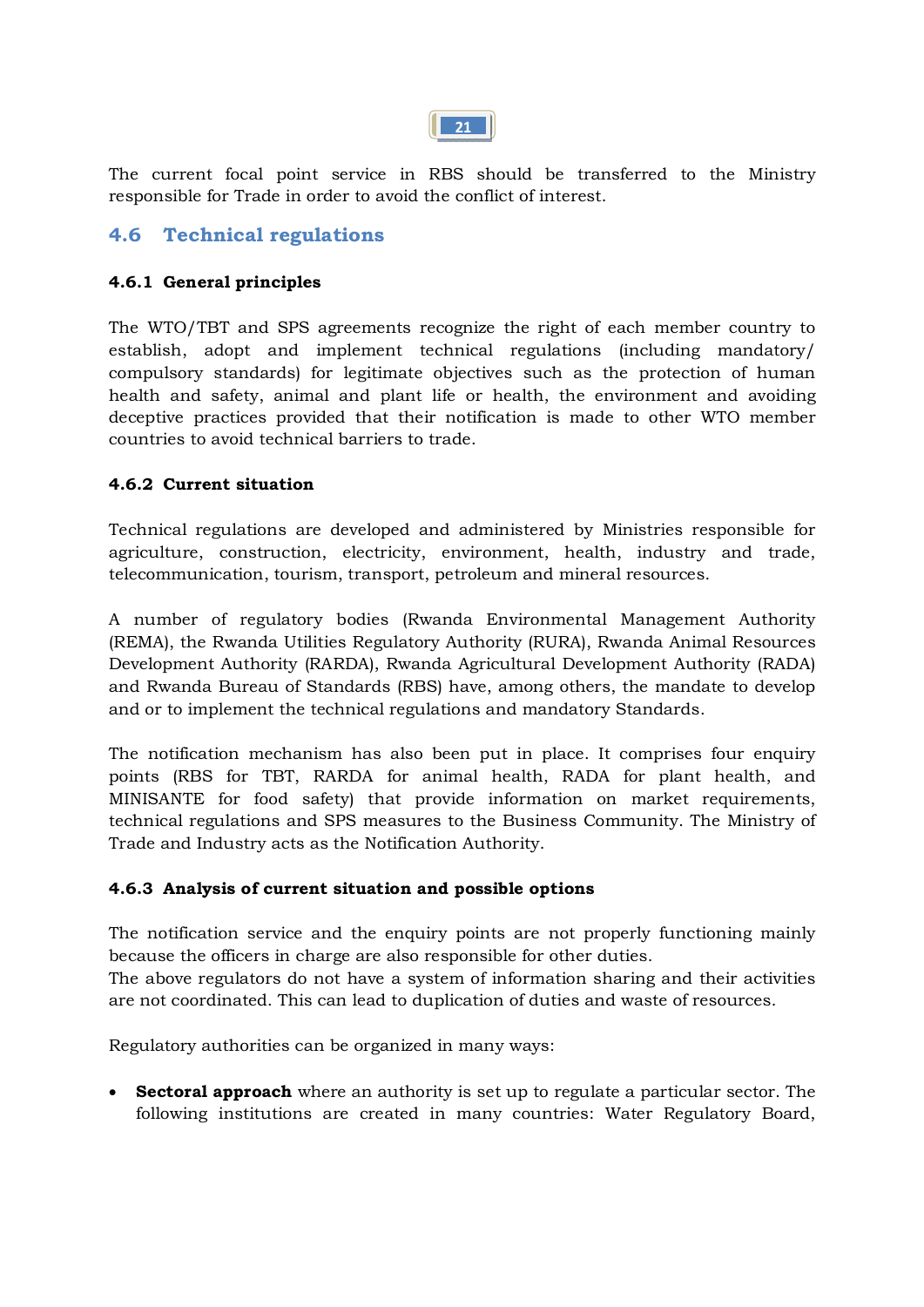

Electricity Regulatory Board, Road Authority, Housing, National Foods Authority, Medicines Authority, Environmental Authority, Tourism Board, etc.

· **Combined approach** where all the Regulatory authorities come together to form a **National Regulatory Board** to enforce technical regulations and Ministries remain with the mandate of their development.

The second option can enhance coordination and proper allocation of responsibilities amongst the regulators; avoid duplications and enhance trade whilst at the same time ensuring the safety and health of the society and the environment.

However, even if this option has many advantages, it may be difficult for the time being to coordinate so many institutions with different mandate. The responsible authority may run the risk of losing focus. In addition to that, considering the ongoing regional harmonization process and the Rwandan obligations in regional and international agreements, the best option for Rwanda could be to maintain sector specific regulators.

In order to ensure effectiveness of this option, a National Technical Framework is to be developed and implemented that would ensure that technical regulation development follows a common guideline, meets international and EAC obligations and that the division of work between regulatory authorities and the NQI is optimally coordinated.

### **5 PREFERRED OPTION**

#### **5.1 Standards**

**5.1.1** With regard to national standards as the initial building block for most quality related activities, the Government ensures that the standards development process depends on achieving consensus amongst stakeholders, and is implemented by or on behalf of the National Standards Body (NSB) within a participatory and transparent environment. It encourages the adoption of relevant international and regional standards based on demonstrated needs of Rwandan authorities, industry and the society, and ensures that all standards are periodically reviewed to ensure continuous conformity with technological developments, market trends and international requirements.

**5.1.2** NSB as the focal point in developing, adopting and harmonizing standards of all areas provides the framework required to develop and publish national standards and other normative documents at national level. NSB participates in the process of developing regional and international standards where this is of relevance for Rwanda, and coordinates these activities.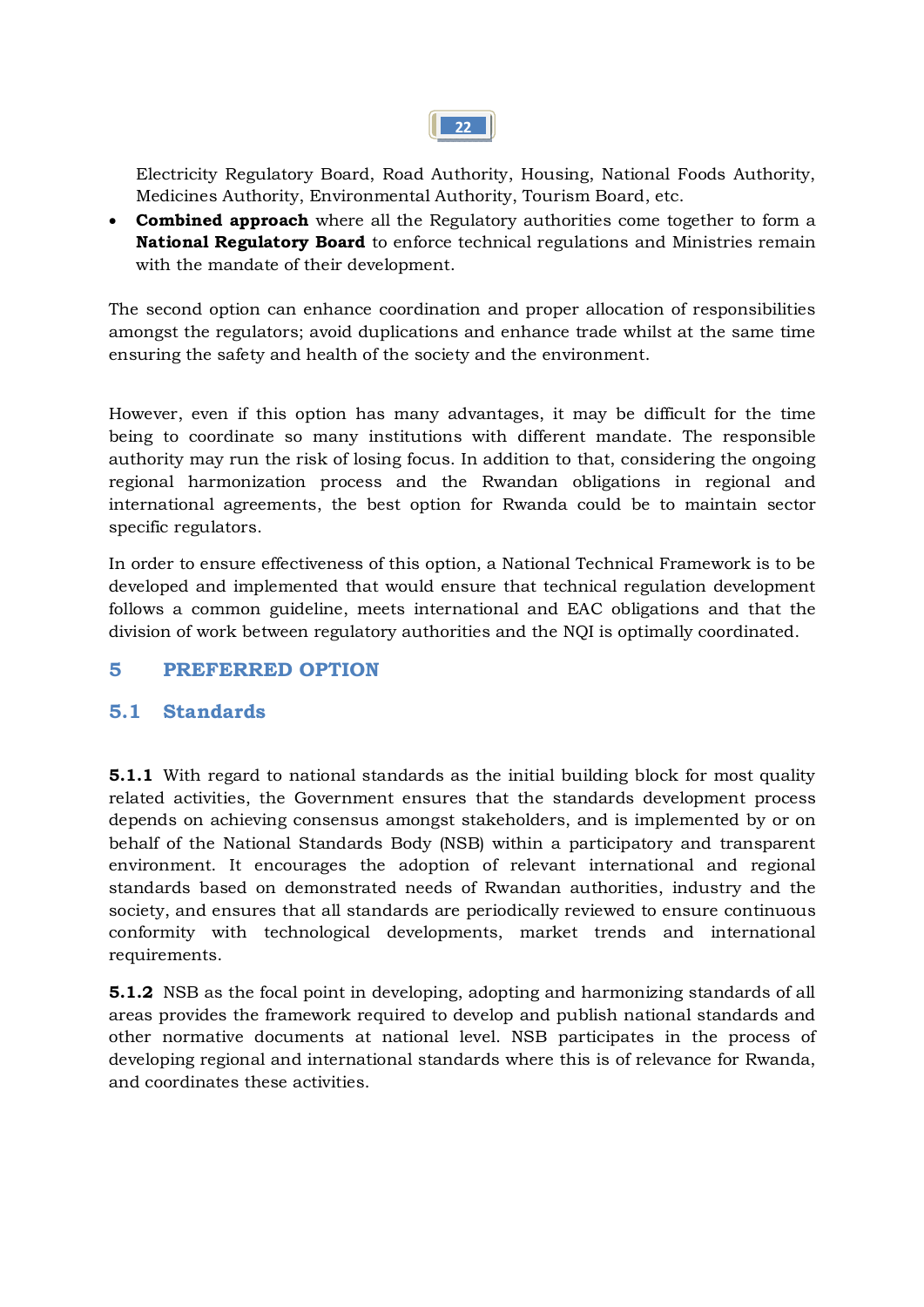

**5.1.3** The development and publication of Rwanda Standards complies with international best practices and requirements as defined in the WTO/TBT Agreement and ISO/IEC Directives and the EAC Standardization, Quality Assurance, Metrology and Testing (SQMT) Act.

**5.1.4** To develop National Standards, NSB establishes the relevant technical committees, which develop the standards in conformity with approved guidelines and rules. Ministries, Government agencies, academic and scientific institutions commit themselves to participate in these committees, along with individual or organized industry, traders, suppliers and civil society (NGOs, agriculture and tourism, and other specialized associations).

**5.1.5** The development of national standards is fully facilitated by the Government in order to provide access to necessary technical reference documents for Producers, Importers, Consumers, Regulators and other stakeholders

**5.1.6** NSB acts as the National Enquiry Point on Technical Barriers to Trade (TBT) matters. It is also responsible for dissemination of standards related information to the public through tailored short trainings, workshops, seminars, industrial visits and availing public access to the information and documentation centre.

**5.1.7** The National Standards are approved, published and housed by the National Standards Body but are made available to Ministries and regulatory agencies for development of technical regulations and guidelines.

### **5.2 Metrology**

**5.2.1** In order to establish a common metrological framework, the Government enhances and upgrades the metrology capability by strengthening the existing National Metrology Infrastructure under the Rwanda Bureau of Standards, towards the creation of a National Metrology Institute (NMI) and a Legal Metrology Department (LMD) so that it can provide reliable and accurate measurement service within Rwanda, whilst at the same time linking up internationally with the Calibration and Measurement Capability (CMC) recognition system administrated by the "Bureau International de Poids et Mésures" (BIPM).

**5.2.2** As a transition, the two entities should remain in NSB as separate departments with the future aim of establishing the National Metrology Organization (NMO) with autonomous status which acts as the custodian of the national measurements standards and be responsible for the scientific, industrial and legal metrology in the country. However as the private sector grows, it may take up calibration activities and NMO remains with the role of ensuring that the private calibration laboratories are traceable to national standards of measurements and carrying out scientific metrology.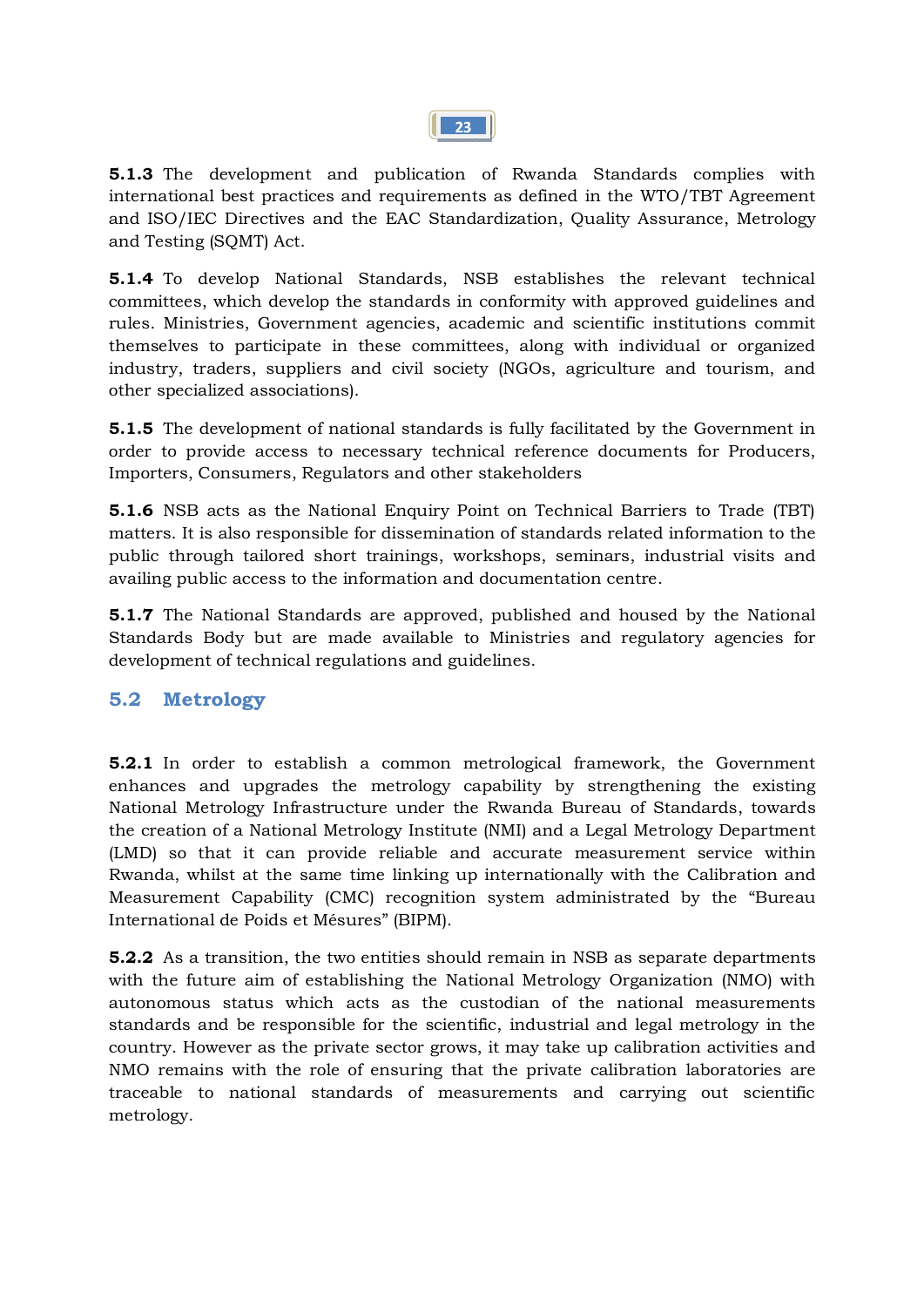

**5.2.3** The NMI is responsible for scientific and industrial metrology while the LMD has the responsibility to type approve, calibrate and verify measurement equipment falling within the scope of its regulation, and to ensure protection of consumers by controlling pre-packaging operations of products, all of which to be based on international standards such as the recommendations of the "Organisation Internationale de Métrologie Légale" (OIML).

**5.2.4** Calibration services may be provided by the public metrology laboratories or private calibration laboratories provided that their calibration equipment is traceably calibrated to the national measurement standards kept by the Metrology Organization or another regional or international metrology laboratory, with known and recognized measurements capabilities but this is done in case there are no national capability to calibrate the private calibration laboratories.

#### **5.3 Conformity assessment**

**5.3.1** Conformity assessment activities (certification of products, management systems, personnel, testing and inspection services) for the technical regulations or market place may be provided by conformity assessment service providers (certification bodies, laboratories and inspection bodies), in both private and public domains that demonstrably fulfil the requirements of the relevant international standards or are accredited by Rwanda Accreditation Services (RAS) or another internationally recognized accreditation body.

**5.3.2** In order to provide conformity assessment services to the Regulators, the Industry and especially to the SME sector, the Government establishes , maintains and continuously improves the conformity assessment service providers and all quality infrastructure related institutions in the **public domain**. These include inspection agencies, calibration laboratories, testing laboratories and certification bodies.

**5.3.3** In this regard, for efficient management of resources used currently in inspections, removal of functional overlaps, simplified planning, cost effectiveness, monitoring and evaluation; a **National Inspectorate Board (NIB)** is created under the Ministry responsible for trade to provide professional and independent inspection services in all sectors throughout the supply chain to meet specific needs of Regulators, Manufacturers, Suppliers of goods and services and any other interested party.

**5.3.4** In addition, regarding public testing activities, in order to optimize resources, minimize duplication of duties, wastage of resources on equipment and reagents and better coordination of Rwanda quality control testing laboratories scattered in different institutions; these laboratories are put under one management to form a National Quality Testing Laboratories (NQTL) under the National Standards Body. It provides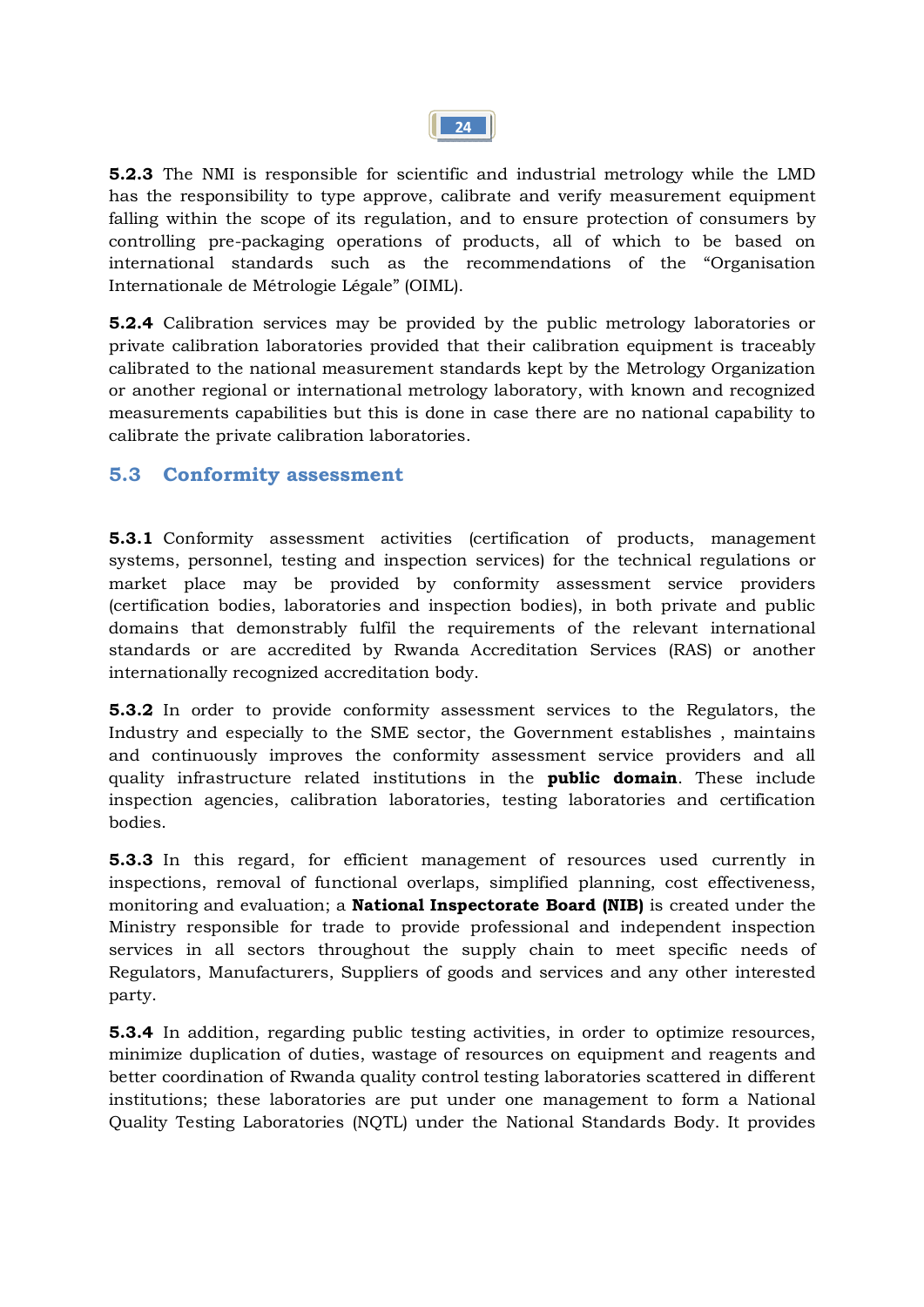

testing services to the public and private sectors to prove compliance of products and services to technical regulations, standards, other markets or customer requirements. NQTL shall seek accreditation to facilitate international recognition of Rwanda's testing services.

In the area of certification, the Certification Unit under RBS is upgraded to form a National Certification Services (NCS) which provide product and system certification services other than those falling under Sanitary and Phytosanitary (SPS) certification which are handled by the Ministry responsible for Agriculture and Animal Resources Agencies as the designated competent authorities.

**5.3.5** Whilst enhancing the capacity of the public institutions, the Government creates a policy environment that will not hinder, but facilitate the development of **private** conformity assessment service providers, and the Government utilizes their services in public procurement and technical regulation provided that they can demonstrate their competence through accreditation.

**5.3.6** As a measure to ensure that the state is provided with quality products and services, the Government utilizes national, regional and international standards to the full extent possible in state purchases, and demands independent proof of compliance of delivered products and services with relevant standards through an appropriate use of conformity assessment activities. Establishing an incentive, i.e. preferential treatment, for enterprises that distinguish themselves in the process of quality improvement through product and/or system certification, is part of the overall approach.

**5.3.7** For promotion of trade, all products to be exported shall be certified against relevant Standards. In addition, all products made in Rwanda, shall meet minimum standard requirements and shall have Rwanda Standardization Mark to be delivered by the National Certification Services before they are placed on the market.

### **5.4 Accreditation**

**5.4.1** In order to facilitate independent attestation of the technical capabilities of the conformity assessment service providers to the satisfaction of local, foreign markets and authorities, the Government sets up a **National Accreditation Focal Point** in the Ministry responsible for trade. The National Accreditation Focal Point is responsible for facilitating accreditation of conformity assessment service providers such as inspection and certification bodies, testing and calibration laboratories by International recognized accreditation bodies. When deemed necessary, the Government shall transform the National Accreditation Focal Point into a fully fledged and independent Accreditation Body that is recognized internationally; **Rwanda Accreditation Service (RAS).**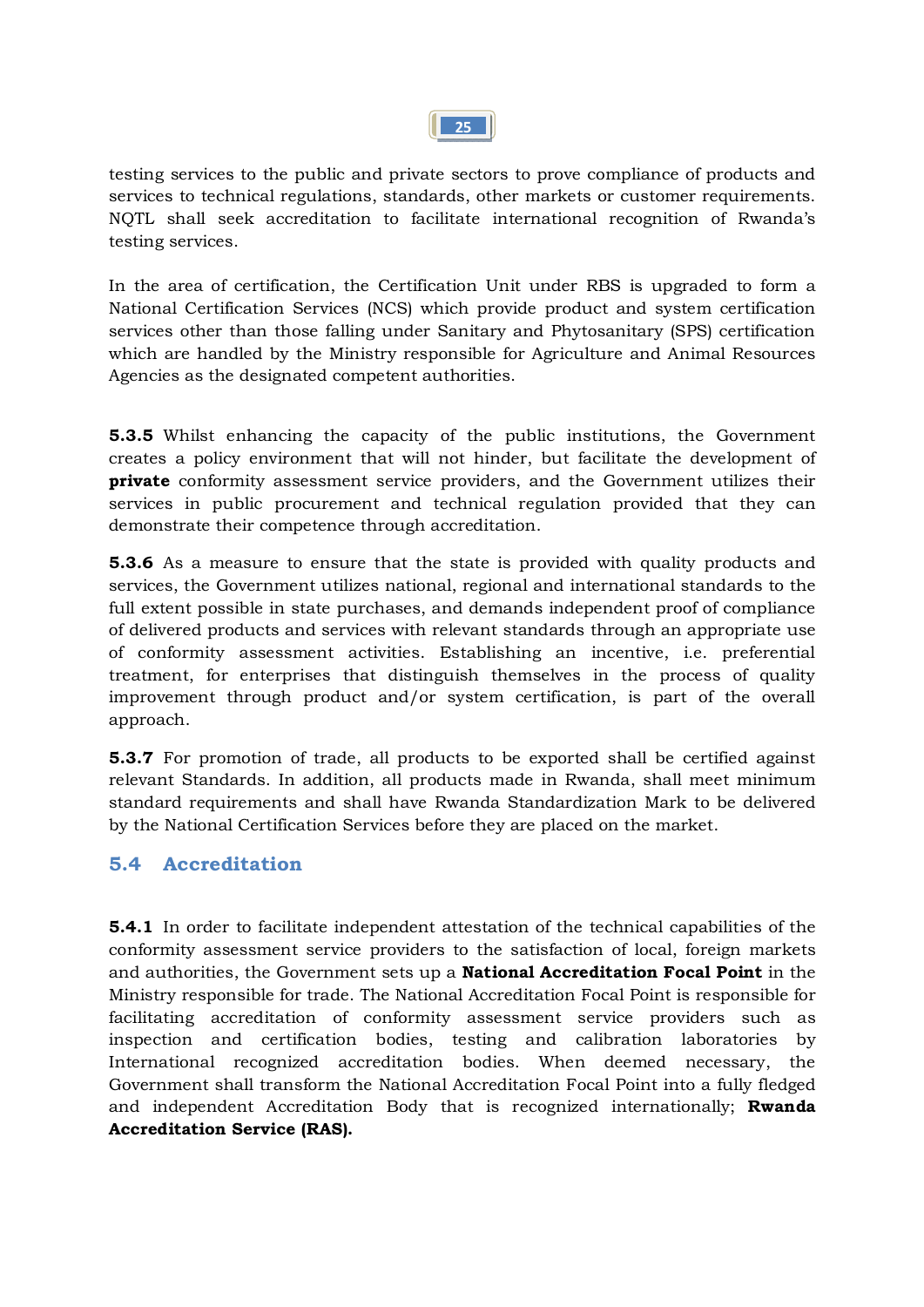

**5.4.2** All accreditation activities in Rwanda shall be handled by a single, national accreditation body (RAS) that works in accordance with international standards pursues international recognition and signs mutual recognition arrangements on behalf of Rwanda with relevant international accreditation organizations. No other national body shall be established. RAS shall establish the relevant technical committees to handle all required sectors to be accredited, such as test and calibration laboratories, bodies for the certification of products and management systems, inspection bodies and bodies carrying out training and certification of quality related personnel.

### **5.5 Technical regulation**

**5.5.1** The Government fosters the development, implementation and maintenance of technical regulations for legitimate reasons across all relevant authorities (Ministries or agencies responsible for agriculture, construction, electricity, environment, health, industry and trade, telecommunication and ICT, tourism, transport, petroleum and mineral resources, etc) that are based on a **National Technical Regulation Framework** that fully meets the requirements of the WTO/TBT Agreement, the EAC Trade Protocol, utilizes the quality infrastructure and also acceptable to the main trading partners, in order to access markets and increase the competitiveness of Rwandan products.

**5.5.3** Regulators carry out the government mandate to oversee the implementation and administration of technical regulations and are given the appropriate regulatory powers to enforce sanctions for non compliance.

**5.5.4** In line with WTO/TBT and SPS agreements as well as obligations of EAC/SQMT Act, technical regulations are based wherever possible on relevant **national**, **regional or international standards** (or parts thereof containing the technical requirements) to gain acceptance and their easy implementation. In this regard, coordination with National Standards Body is of paramount importance.

**5.5.5** The Government ensures the provision of public facilities, for inspections and testing of products together with services falling within the scope of technical regulations. It furthermore ensures that harmful practices against consumers are minimized by ensuring that all producers, distributors and suppliers of goods and services abide by the relevant technical regulations, and monitor harmful practices such as cheating, false or fraudulent activities and take appropriate actions against them. Regulated entities shall endeavour to prove their compliance to requirements of technical regulations.

**5.5.6** In order to ensure the proper implementation of technical regulations, the Government establishes and maintains an adequate infrastructure to develop, implement and monitor consumer protection policies; and to ensure that relevant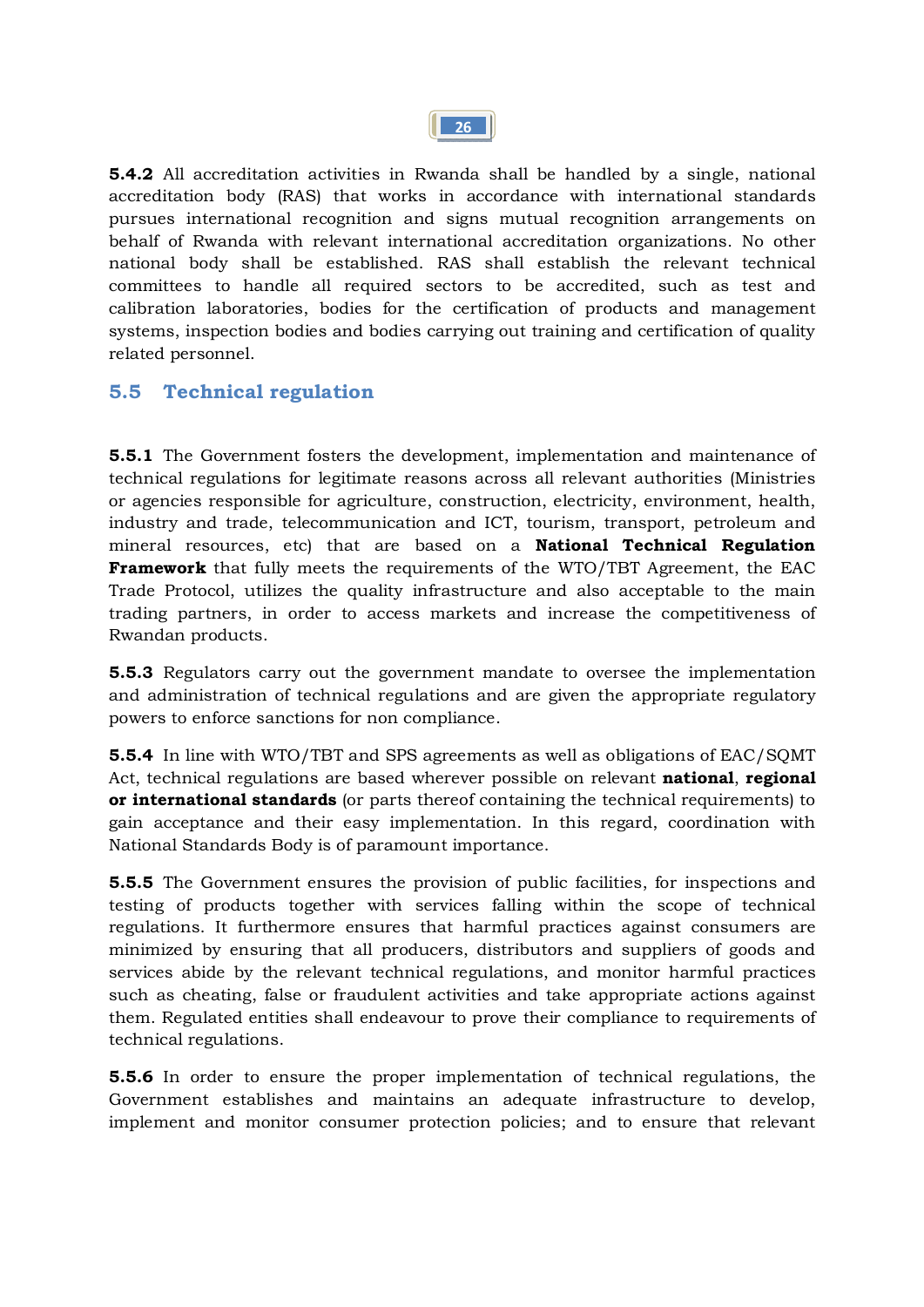

measures are implemented for the benefit of all population sectors, particularly in the rural areas.

**5.5.7** Products manufactured in EAC Partner States that fall within the scope of technical regulations and mandatory standards and for which conformity assessment procedures have been followed in the EAC Partner State and have quality marks, may be granted free cross-border movement without further testing and certification as provided for in the EAC/SQMT Act, 2006.

#### **5.6 Education and training**

Government and private academic institutions shall take the necessary steps to ensure that various stakeholders have the opportunity to obtain the knowledge and the skills they need to cope with the economy triggered by globalization challenges. Moreover, they should establish appropriate programmes on different education levels including specialized adult training programmes, with the aim to improve the quality culture, and to develop the specialized knowledge and expertise required for implementing the Quality Policy. They shall also take measures to develop and implement training and registration programmes for auditors and consultants in quality and environmental management systems, health and safety in the workplace, and other relevant certification activities.

#### **5.7 Doing Business**

**5.7.1** In order to speed up the quality inspection of goods and services entering the Country, Pre-verification for conformity (PIVoC) is carried out by designated competent bodies in order to prevent entry into Rwanda of the substandard and counterfeit products that pose high risk to the safety and health of the consumers as well as the environment.

**5.7.2** The services of the National Inspectorate Board, the Customs Body, Immigration and Emigration, and other relevant bodies are integrated in a Single Window in order to offer quality inspection services to the public.

**5.7.3** There is creation of an adequate information network that involves all the various quality infrastructure institutions to guarantee the success and to speed up quality related activities. This information network is respectively spearheaded by National Standards Body as the appointed Technical Barriers to Trade (TBT) Enquiry Point, the Ministry of Agriculture as the appointed Sanitary and Phyto-Sanitary (SPS) Measures Enquiry Point and Ministry of Health in Food Safety related matters, but which must be extended to include all the relevant stakeholders and Ministry of Trade and Industry as the Notification Authority for World Trade Organization regulations.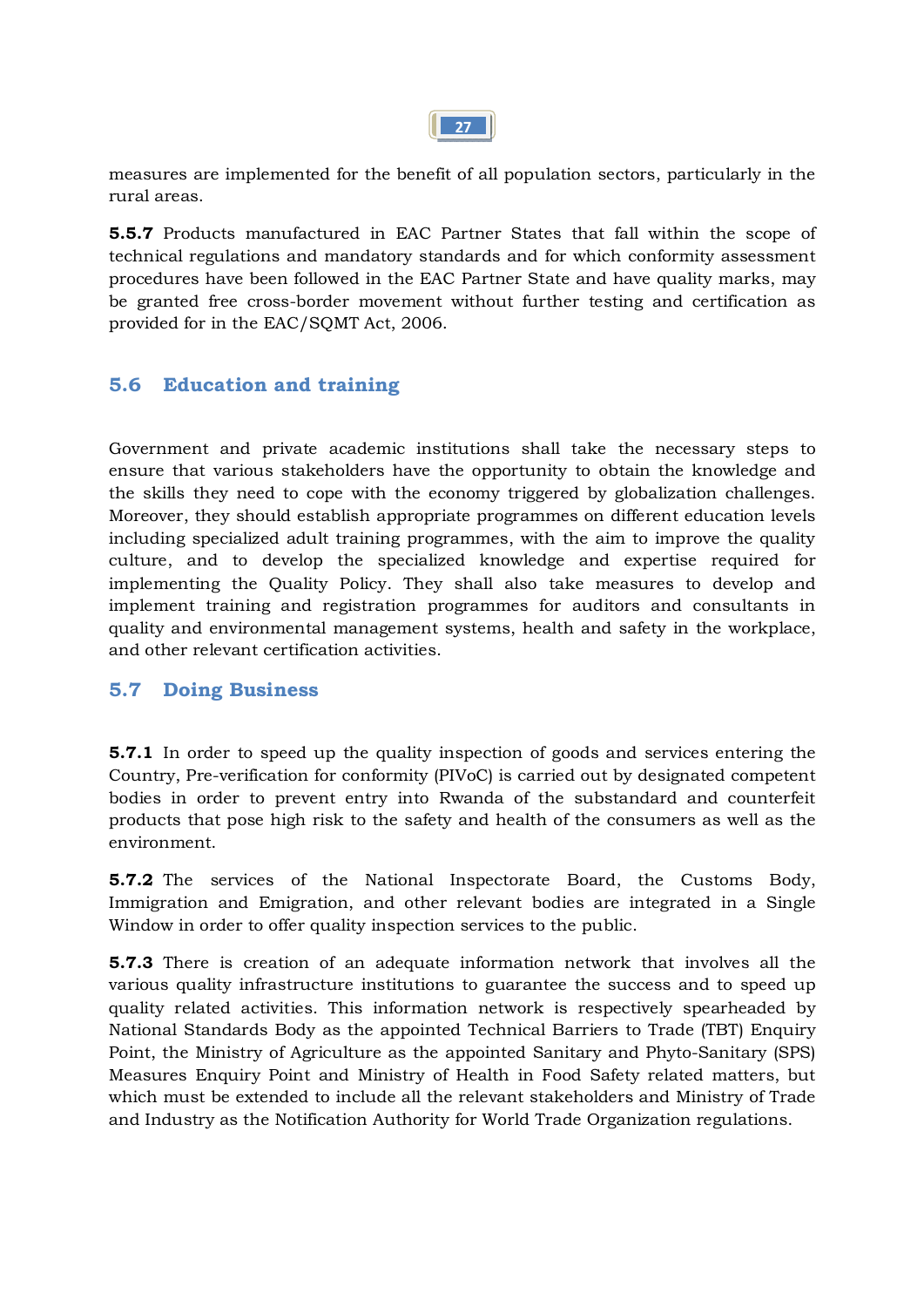#### **6 STAKEHOLDER VIEWS**

A retreat and three **ICC (Inter-ministerial Coordination Committee)** meetings held on Quality Policy brought together different Ministries and Regulatory Bodies involved in the National Quality Infrastructure as well as the Private Sector Federation.

The meetings were positive towards the necessity of the policy. They recommended clarifying the framework for technical regulation and implementation mechanisms, to use the standards developed by the National Standards Body as a basis for development of the technical regulations to avoid overlaps between the responsible authorities, to clarify the division of labour among the NQI institutions (MINISANTE, MINAGRI, MINICOM, MININFRA, RURA, RDB, RHODA, RARDA and RBS).

It was also recommended merging institutions with common goals and responsibilities in one institution with comparative advantages in terms of physical infrastructure as well as human and financial resources. It was also suggested that setting up an Accreditation Office in relevant Ministry would be appropriate for recognition of NQI as the starting point and establishment of a fully fledged Accreditation entity when deemed necessary. They noted also the need to define the activities which may be carried out by the Private Sector.

### **7 IMPLEMENTATION PLAN**

Annex 2 sets out the actions, costs and organizations responsible for the implementation of the policy options. Overall responsibility for monitoring the implementation will lie with the Prime Minister's office which may form committees to expedite the implementation process when deemed necessary.

### **8 FINANCIAL IMPLICATIONS**

It is vital to avail financial resources for the implementation of the Quality Policy. Funding by the Government of Rwanda for the implementation of the policies, in addition to the budgets of the merged institutions will require an estimated 52 million US dollars .This is provided together with the implementation plan in annex 2.

The Government of Rwanda is responsible for financing the development, upgrading and restructuring of the existing and new NQI institutions within the public sector. The financing of private sector institutions and organizations remains the responsibility of the private sector, as well as their involvement in technical committees and similar structures at the national, regional and international level.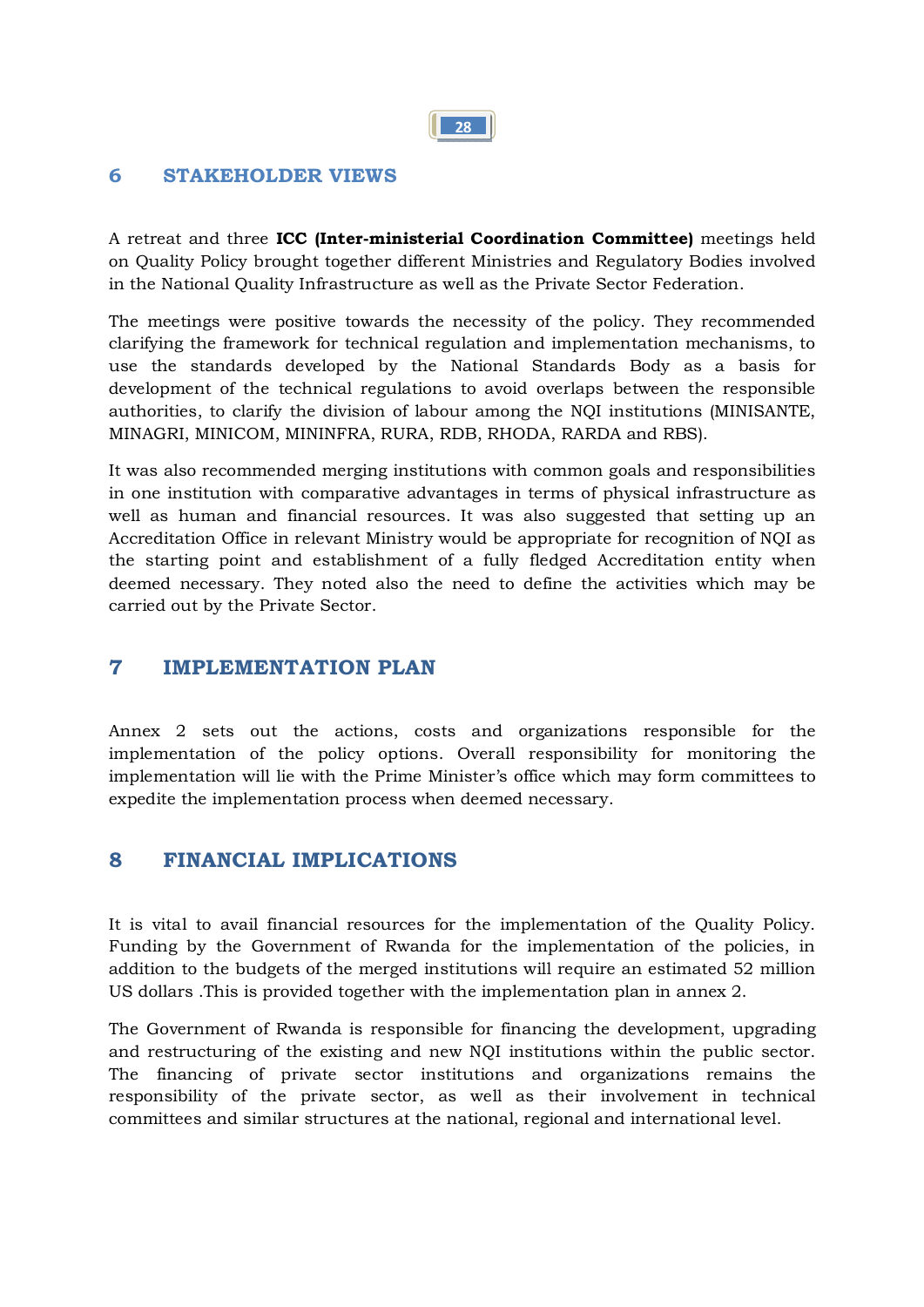## **9 LEGAL IMPLICATIONS**

To facilitate the implementation of the Quality Policy, the Government of Rwanda will review the **existing legal framework** as a priority measure, to benchmark it against international best practices, and to ensure that it complies with the international and regional obligations. Enabling bills for the new institutions to be created by this policy will need to be developed. These bills will include the following:

- 1. The revision of the RBS laws
- 2. The law creating National Inspectorate Board
- 3. The law creating the National Quality Reference Laboratories
- 4. The Metrology Bill
- 5. The law establishing the Rwanda Accreditation Services.
- 6. The Liability law
- 7. Food safety law.

The respective ministerial orders needed shall be made when the new institutions come into force.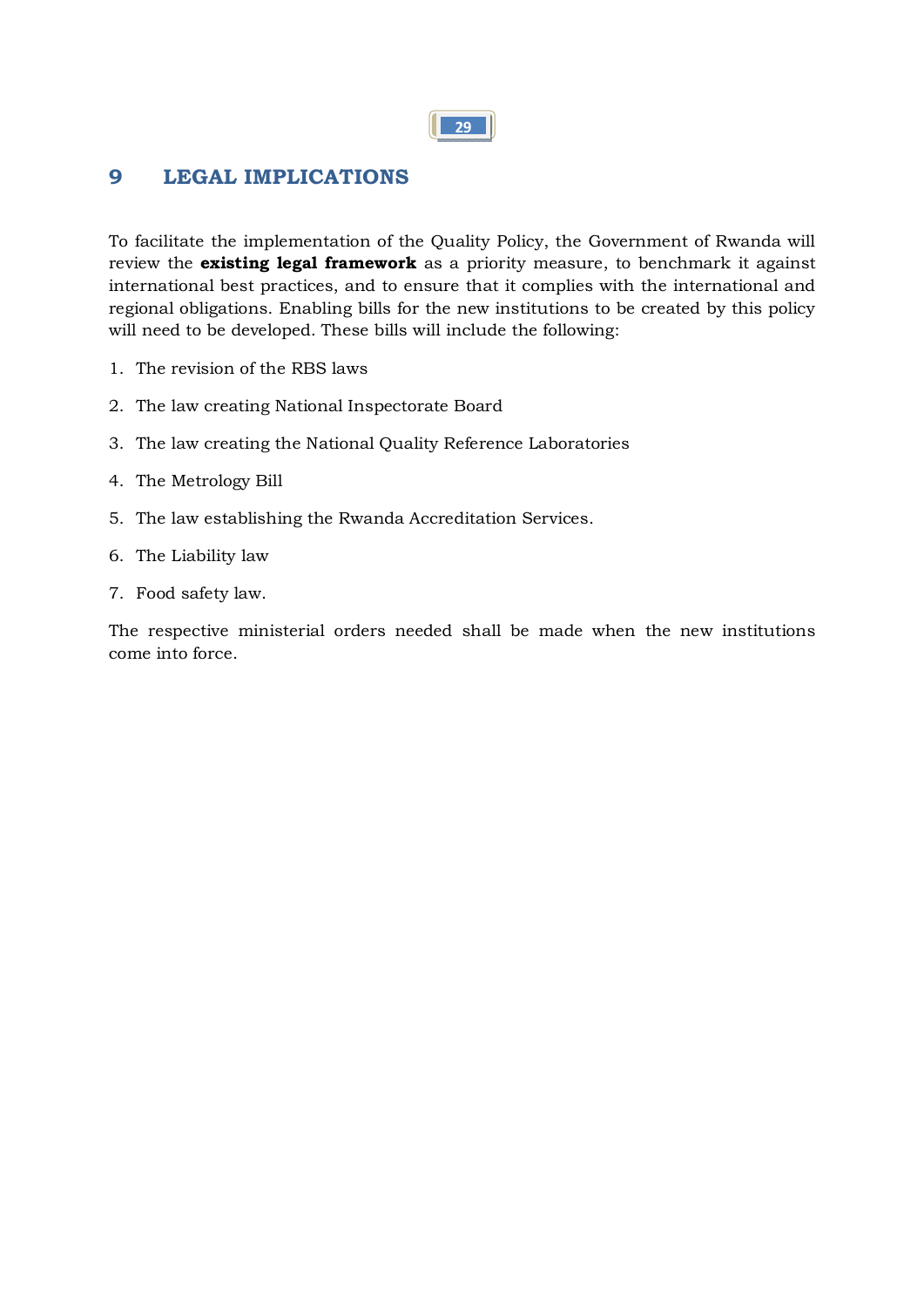#### **ANNEX 1: ROLE OF KEY PLAYERS IN THE NATIONAL QUALITY INFRASTRUCTURE**

The roles and responsibilities of the Government, Private Sector, NGOs and International Development Partners and other key players should be influenced by the following policy guidelines:

#### ß **Government**

The Government, through its various institutions, has an enabling coordination and education role in the implementation of the Quality Policy. Its tasks include the following:

- a) To establish and maintain the basic elements of the public quality infrastructure and the creation of mechanisms to allow for the protection of the consumer and for full private sector participation;
- b) Create an environment that would be conducive for the establishment and proper functioning of an effective and efficient National Quality Infrastructure and Technical Regulation Framework,
- c) Profound restructuring of the technical regulation regime and quality infrastructure, and where necessary create new structures,
- d) Full review of concomitant legislations in order to align them with International Best Practices, and with International obligations and Regional requirements such as the EAC Standardisation, Quality Assurance Metrology and Testing (SQMT) Act, 2006;
- e) To minimize market failures through review and consolidation of the legislation that defines the responsibilities of producers and suppliers to ensure that goods and services meet contractual and legal provisions so as to encourage fair and effective competition in order to provide consumers with the greatest range of products and;
- f) To create a quality culture in the public and private domains by promoting quality awareness campaigns, providing for the integrated approach to quality management in the public sector, promoting and supporting the creation of mechanisms or institutions which contribute to the awareness raising and knowledge dissemination regarding quality to the society.

#### ß **Private sector**

In order to achieve the maximum benefit from the Quality Infrastructure, the private sector should:

a) Improve the quality of its products and services, hasten the introduction of international practices in the field of quality and so contribute to the competitiveness of Rwandan products and services;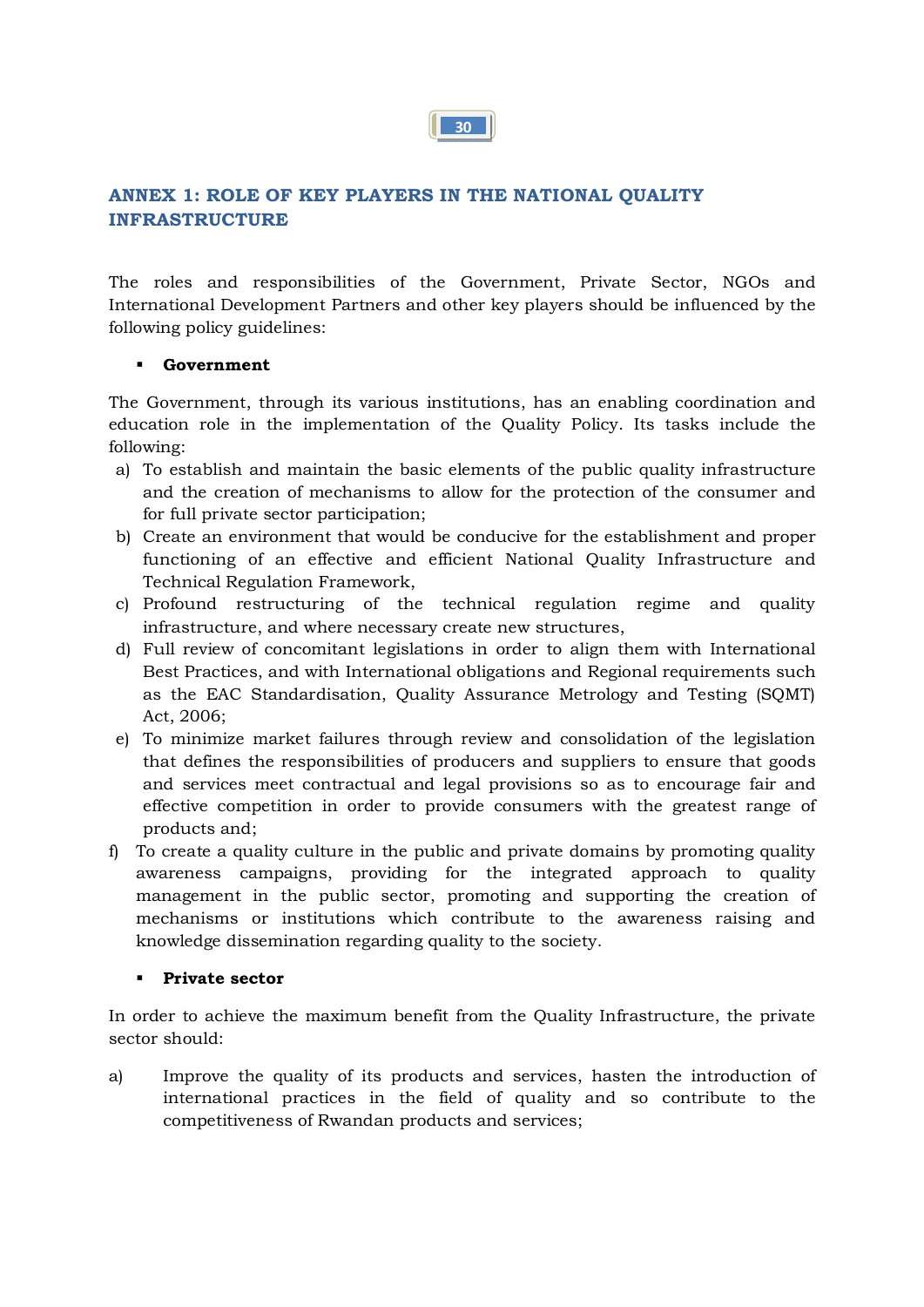

- b) Participate actively in representative structures and technical committees dealing with standardization, accreditation and metrology or other related activities;
- c) Participate in and promote national quality events, including national quality awards and the like;
- d) Participate in and promote quality dissemination activities, such as congresses, seminars and publication of information in journals, magazines and other suitable means of communication;
- e) Develop human resources, by training the people needed for improving the quality of products and services;
- f) Invest in the development of quality infrastructure, benefiting from the improved market opportunities that result from the implementation of the Quality Policy; and
- g) Participate in financing activities that support quality by paying industry levy fee as shall be determined by the government in consultation with private sector.

#### ß **Non Government Organizations (NGOs)**

The successful implementation of the Quality Policy will require the active involvement of all the society, in particular NGOs, cooperatives, associations for the promotion of quality and excellence, chambers of industry, trade and commerce, and the media in order to realize proclaimed objectives.

Therefore, within the implementation process of the Quality Policy, NGOs are encouraged to take the following initiatives in coordination with relevant partners:

- a) Promote and participate in the quality education and training activities;
- b) Participate in the dissemination of quality related information;
- c) Implement activities that promote the improvement of quality and the environment;
- d) Promote the representation of relevant bodies in the technical committees in the field of standardization, metrology, accreditation and quality; and actively participate in the standards development;
- e) Propose suggestions on Quality Policy improvement and better ways to implement the Quality Policy; and
- f) Finance standardization activities.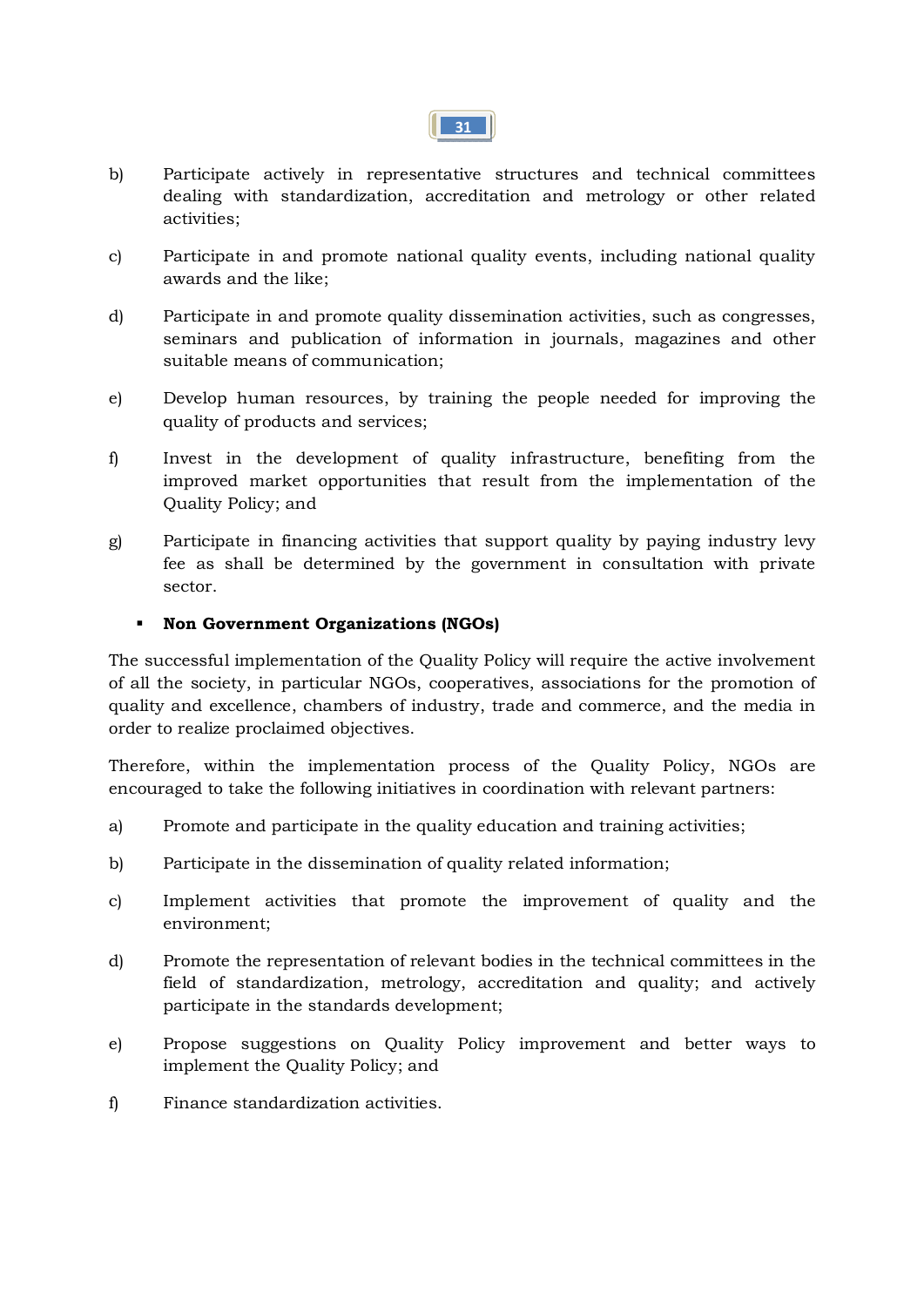

#### ß **Media**

Media is encouraged to become actively involved in the dissemination of information related to standardization and quality and the improvement of productivity.

#### **International Development Agencies**

All organizations in Rwanda of the international development agencies shall ensure that development and capacity building programmes include the NQI and shall;

- a) Support the implementation of the Quality Policy;
- b) Coordinate support of other partners for the execution of priority programmes related to standardization;
- c) Support the transfer of quality related technology to the country;
- d) Support the transfer of knowledge and information which allow for the development of adequate quality and technology infrastructure;
- e) Support Rwanda's participation in relevant international organizations; and
- f) Provide training for national specialists and technicians who would ease the implementation of the Quality Policy.

#### ß **Relationships with international organization**

International relationships are extremely important to ensure that the NQI understands the international trends, and that Rwanda's authorities and industries remain firmly in touch with what is happening at the international level.

Therefore, all the stakeholders have to cooperate in order to create conditions favourable for active participation in international organizations related to the various functions of the NQI institutions. This would be achieved through strengthening the affiliation with these organizations and supporting participation of representatives of the Rwandan public and private sectors in the relevant standardization activities.

Likewise, all the stakeholders should cooperate to create conditions conducive for an effective understanding and participation in implementation of the WTO/TBT and SPS Agreement requirements; as well as providing for active participation in regional structures related to the various functions of the Quality Infrastructure institutions. Thereby, stakeholders should collectively and individually fulfil Rwanda's obligations in regional and international matters related to the Quality Infrastructure.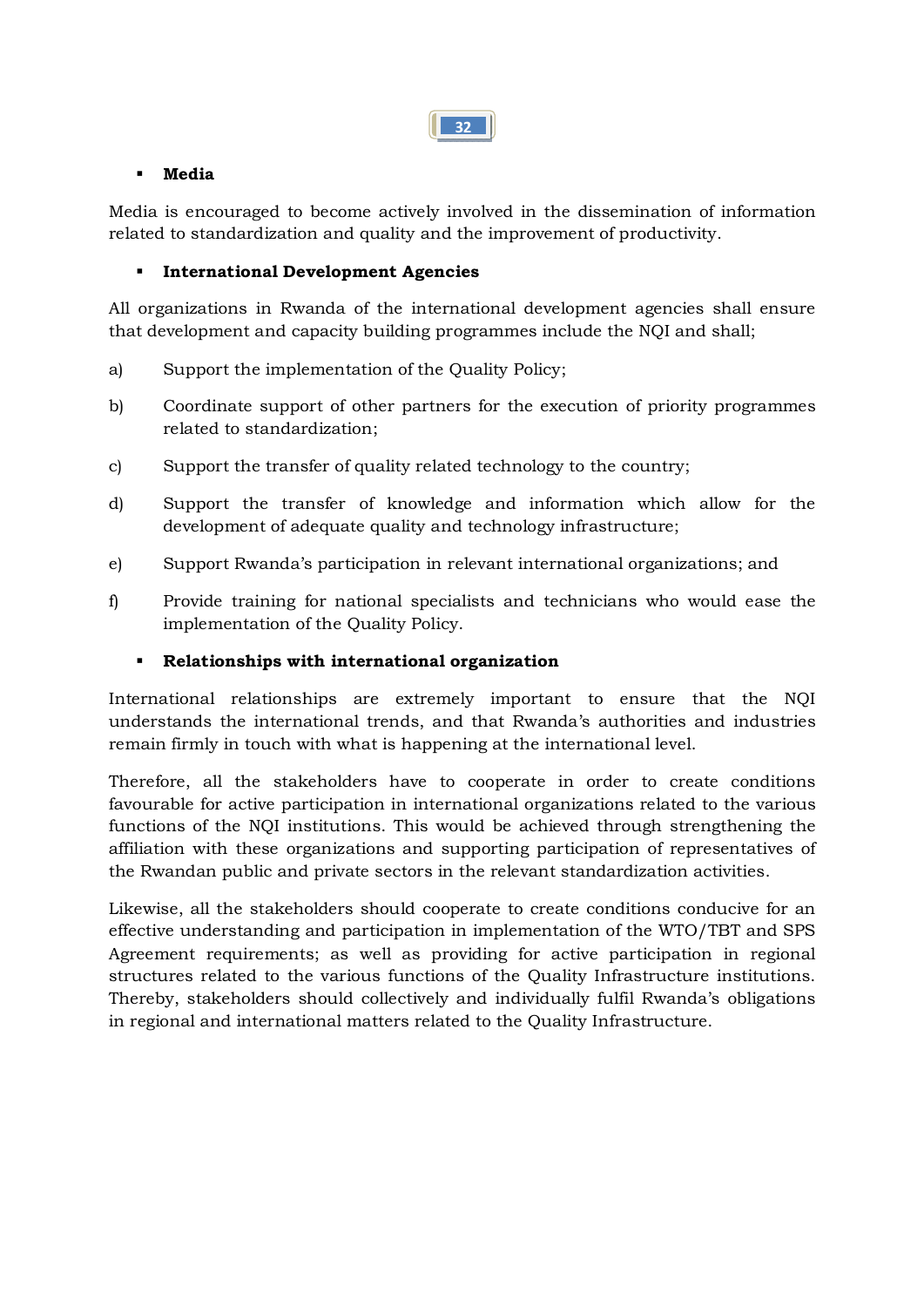

## **ANNEX 2: DETAILED IMPLEMENTATION PLAN**

| Programme                                                                                                                                                                                                                                                                     | <b>Activities</b>                                                                                                                                                                                                                                                                                                                                                                                       | Responsible                                                                                                        | <b>Budget</b><br>(USD) |
|-------------------------------------------------------------------------------------------------------------------------------------------------------------------------------------------------------------------------------------------------------------------------------|---------------------------------------------------------------------------------------------------------------------------------------------------------------------------------------------------------------------------------------------------------------------------------------------------------------------------------------------------------------------------------------------------------|--------------------------------------------------------------------------------------------------------------------|------------------------|
| $\mathbf{1}$                                                                                                                                                                                                                                                                  |                                                                                                                                                                                                                                                                                                                                                                                                         |                                                                                                                    | 15 <sub>m</sub>        |
| <b>Restructuring the</b><br><b>National Standards</b><br>Body into the<br><b>National</b><br><b>Standardization</b><br>Institute (NSI), the<br><b>National Metrology</b><br>Organization<br>(NMO) and the<br><b>National</b><br><b>Certification</b><br><b>Services (NCS)</b> | Put in place a legal framework for<br>the NSI, NMO and NCS<br>Development of strategic business<br>plan for the Institutions above<br>Designing, construction and equip<br>Institutes infrastructure<br>Human resources capacity building<br>for each institute<br>Accreditation<br>for<br>each<br>process<br>institute                                                                                 | MINICOM/<br>RBS/<br>MIFOTRA/<br><b>MINIEAC</b>                                                                     |                        |
| $\overline{\mathbf{2}}$                                                                                                                                                                                                                                                       |                                                                                                                                                                                                                                                                                                                                                                                                         |                                                                                                                    | 15 <sub>m</sub>        |
| <b>Creation</b><br>of<br>$\mathbf{a}$<br><b>National</b><br><b>Inspectorate Board</b><br>(NIB)                                                                                                                                                                                | Put in place a legal framework for<br>the NIB<br>Development of strategic business<br>plan for the Institution<br>Technical Regulation<br>Set up a<br>Framework<br>construct<br>Design,<br>and<br>equip<br>Institute's infrastructure for both<br>Head Quarter and Provincial offices<br>Human resources capacity building<br>for the institute<br>Accreditation<br>for<br>process<br>each<br>institute | MINAGRI/<br>MININFRA/<br>MINISANTE/<br>MINICOM/<br>MINIRENA/<br>MINICT/<br>MIFOTRA/<br>MININTER/<br><b>MINALOC</b> |                        |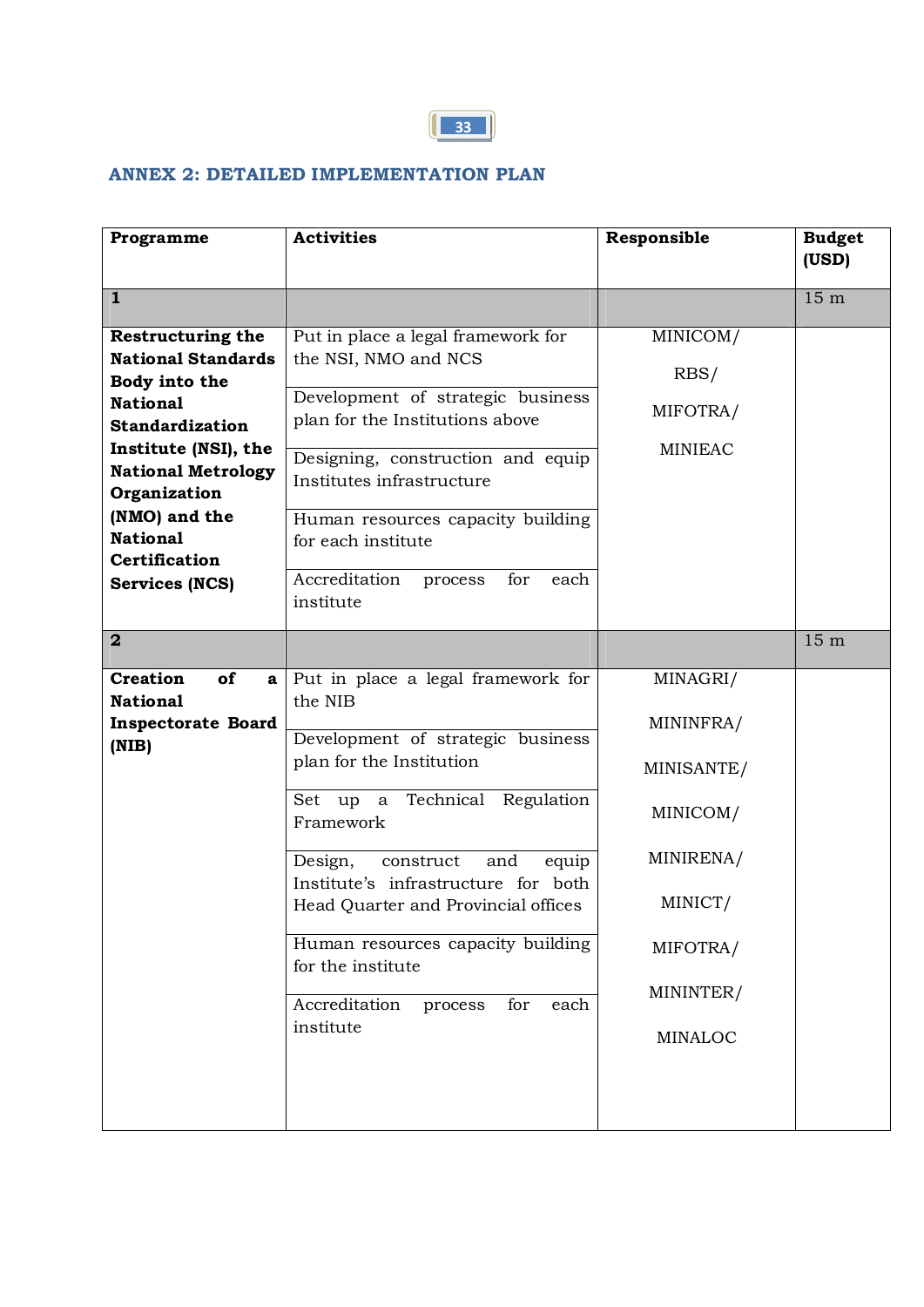

| 3                                                                                                                                          |                                                                                                                                                                                                                                                                                                                                                                                                                                                   |                            | 20 m           |
|--------------------------------------------------------------------------------------------------------------------------------------------|---------------------------------------------------------------------------------------------------------------------------------------------------------------------------------------------------------------------------------------------------------------------------------------------------------------------------------------------------------------------------------------------------------------------------------------------------|----------------------------|----------------|
| Restructure<br>and<br>strengthen<br>existing scattered                                                                                     | Put in place a legal framework for<br>the NQTL                                                                                                                                                                                                                                                                                                                                                                                                    | MINAGRI/                   |                |
| quality<br>control<br>laboratories into a<br><b>National</b><br>Quality                                                                    | Development of strategic business<br>plan for comprehensive quality<br>control laboratories                                                                                                                                                                                                                                                                                                                                                       | MININFRA/                  |                |
| <b>Testing</b><br><b>Laboratories</b><br>(NQTL)                                                                                            | Designing and construction of the<br>laboratories                                                                                                                                                                                                                                                                                                                                                                                                 | MINISANTE/                 |                |
|                                                                                                                                            | Equipping the laboratories<br>(equipment and consumables)                                                                                                                                                                                                                                                                                                                                                                                         | MINICOM/                   |                |
|                                                                                                                                            | Human Resource capacity building<br>Accreditation process                                                                                                                                                                                                                                                                                                                                                                                         | MINIRENA/                  |                |
|                                                                                                                                            |                                                                                                                                                                                                                                                                                                                                                                                                                                                   | MIFOTRA/                   |                |
|                                                                                                                                            |                                                                                                                                                                                                                                                                                                                                                                                                                                                   | <b>MININTER</b>            |                |
| 4                                                                                                                                          |                                                                                                                                                                                                                                                                                                                                                                                                                                                   |                            | 2 <sub>m</sub> |
| <b>Setting</b><br>up<br>$\mathbf{a}$<br><b>National</b><br><b>Accreditation Body</b><br>(Rwanda<br><b>Accreditation</b><br>Services (RAS)) | Put in place a legal framework for<br>the RAS<br>Development of a National Focal<br>Point for Accreditation issues but<br>this will later be a fully fledged<br><b>Accreditation Body</b><br>Development of strategic business<br>plan for RAS<br>Designing,<br>construction<br>and<br>equipping of the infrastructure for<br><b>RAS</b><br>Human Resource capacity building<br>Seeking international and Regional<br>recognition like ILAC, IAF. | MINICOM/<br><b>MINIEAC</b> |                |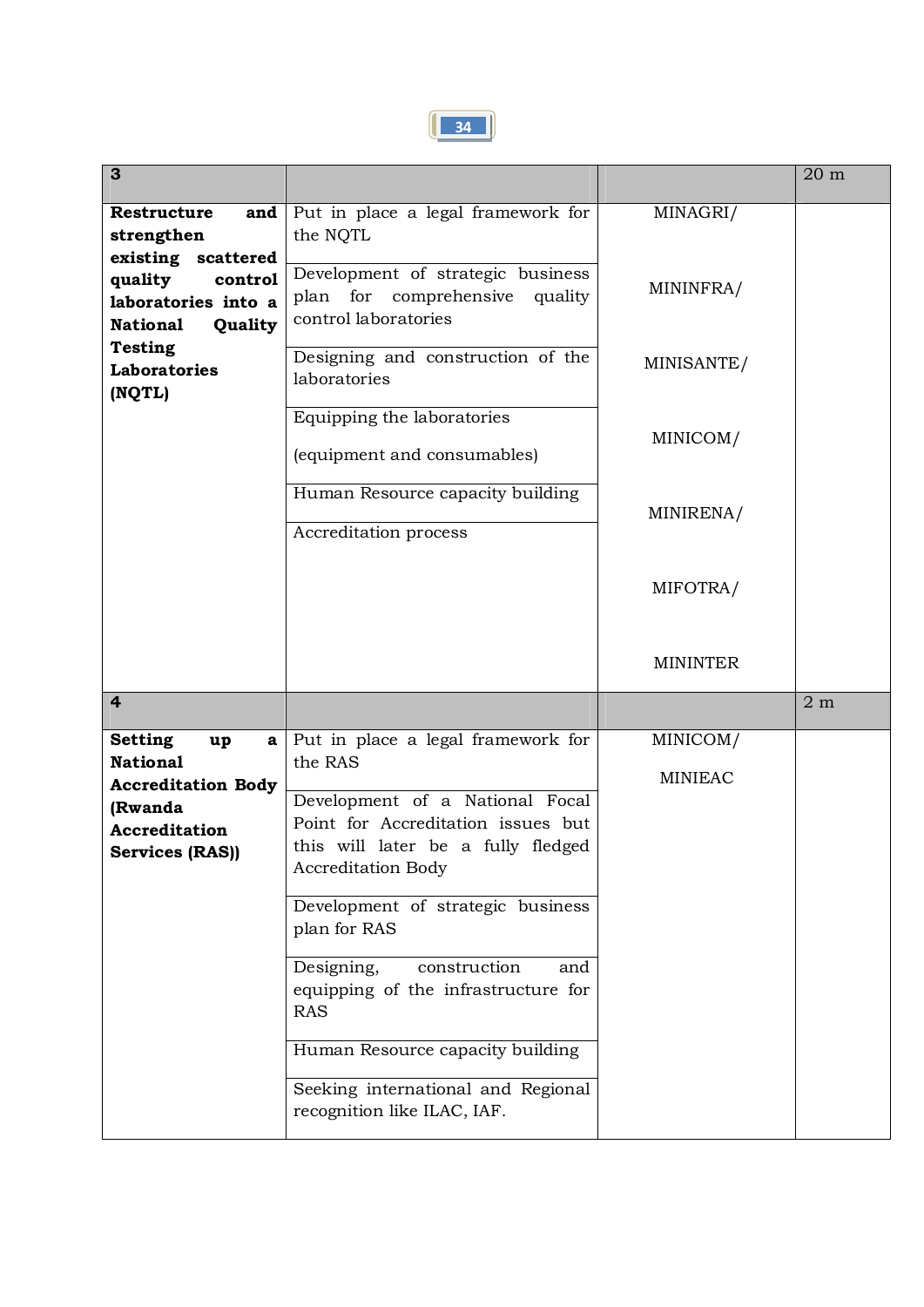

#### **ANNEX 3: RESPONSIBILITIES OF KEY NQI INSTITUTIONS**

#### **Mandate of National Standards Body (NSB)**

- Developing and publishing national standards;
- · Monitoring, contributing to international and regional standardization activities on behalf of stakeholders, and adopting them at the national level;
- · Conducting training in standardization and conformity assessment;
- · Assisting regulators in the development of technical regulations;
- · Providing information on standards and related conformity assessment activities;
- · Raising awareness and promoting the importance of standards and quality infrastructure as tools to improve market access, technology transfer and sustainable development;
- · Complying with WTO/TBT agreement through hosting the TBT National Enquiry Point.

#### **Mandate of the National Metrology Institute (NMI)**

The responsibilities of the NMI will be to:

- · Establish and maintain national measurement standards demonstrably traceable to international metrology standards for the relevant metrology quantity;
- · Ensure that a national calibration system is established and maintained to disseminate metrology standards to industry, the authorities and the society
- · Represent the country at the international Metrology Associations (e.g. BIPM);
- · Represent the country in regional metrology Associations, such as AFRIMET and EAC;
- · Carry out research in the area of scientific metrology for realization of units and reference materials in the field of chemical metrology.

#### **Mandate of the Legal Metrology Department (LMD)**

- · Control the usage of measuring equipment in trade, law enforcement, health services and environmental protection;
- · Control over pre-packaging operations ;
- · Manage regional and international relationships in the area of legal metrology
- · Type-approve equipment used in trade, health and safety.